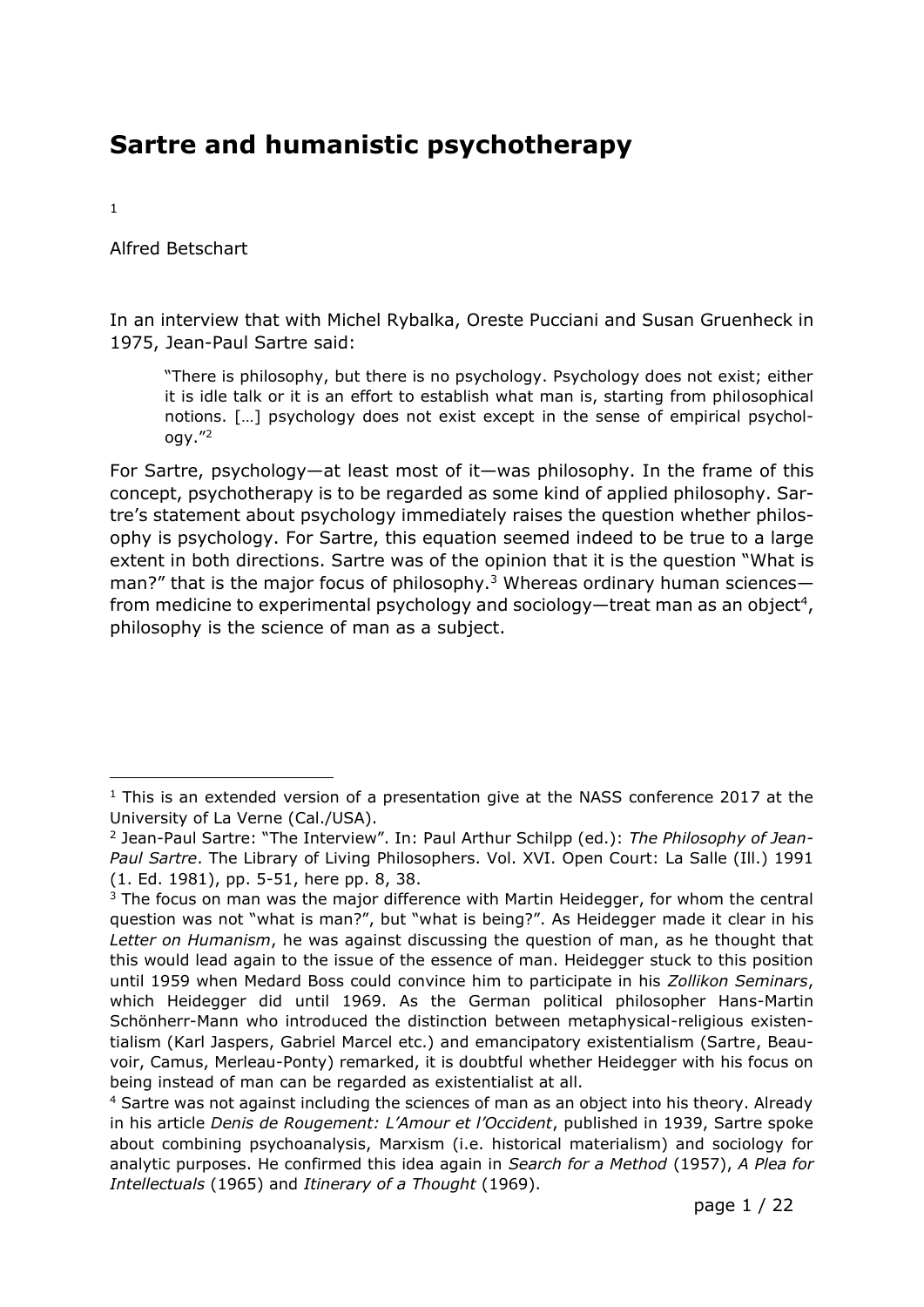# **Sartre and psychology**

To achieve a better understanding of the relationship between philosophy and psychology in Sartre's thinking, it is recommended to have a closer look at the role psychology played in Sartre's life. Already in the first year of his studies at the ENS (École Normale Supérieure), Sartre started to explore psychology. He not only read Sigmund Freud (*Psychopathology of Everyday Life*; before leaving the ENS he also read *The Interpretation of Dreams*), but, more importantly, he went together with his friends Daniel Lagache, Georges Canguilhem<sup>5</sup>, Raymond Aron and Paul Nizan to listen to Georges Dumas, a leading French psychologist, at Sorbonne. Additionally, they watched his presentations of cases at the psychiatric hospital Sainte-Anne, the same hospital where Jacques Lacan became an assistant doctor a few years later.

Sartre not only passed two exams in psychology at the ENS, but he also wrote his master thesis on a psychological theme: "*L'Image dans la vie psychologique*" (*The Image in Psychological Life*). And two years later his oral presentation for the *agrégation* treated again a psychological subject: "*Psychologie et logique*" (*Psychology and Logic*). The professor to whom he had to give his oral presentation was Henri Delacroix. Delacroix, both philosopher and psychologist, pupil of Henri Bergson and William James, became Sartre's academic mentor. It was he who helped Sartre to get the grant for his stay in Berlin 1933/34. And it was Delacroix again who encouraged Sartre to write *Imagination*. Unfortunately for Sartre, Delacroix died in 1937—and fortunately for posterity, because otherwise most probably Sartre would have become professor of psychology at Sorbonne and not the philosopher and intellectual we still appreciate now.

Obviously, Sartre became very well versed in psychology during his time at the ENS. The best proof of it is that he and Nizan were chosen as correctors of the French translation of Karl Jaspers's book *General Psychopathology*, a book that became the standard of psychiatry in the German-speaking countries until the 1960s/70s.<sup>6</sup> Sartre's work as a corrector of Jaspers's book actually had a longterm effect on Sartre's philosophy of science. It was Jaspers from whom Sartre adopted the notion of understanding, which is so central to Sartre's philosophy of human sciences.

After ENS and *agrégation* Sartre continued studying psychology. In 1930, he acquainted himself with Gestalt psychology. Sartre's concept of totalization, which

<sup>5</sup> Lagache would later became together with Sacha Nacht and Lacan the most important French psychoanalyst. Canguilhem in turn became very famous for his work on the notion of the normal and the pathological (*Le Normal et le pathologique*, 1943) where he put the validity of the notions "normal" and "pathological" in question. Later, Canguilhem had a big influence on Michel Foucault as the later's mentor.

<sup>&</sup>lt;sup>6</sup> The translator was Alfred Kastler, who studied physics and later won the Nobel Prize in physics. Kastler as Alsatian was perfectly bilingual, but obviously had no great understanding of psychology. To assure that the correct lingo of psychology and psychiatry was used in this important book, the publishers made use of Sartre's and Nizan's services.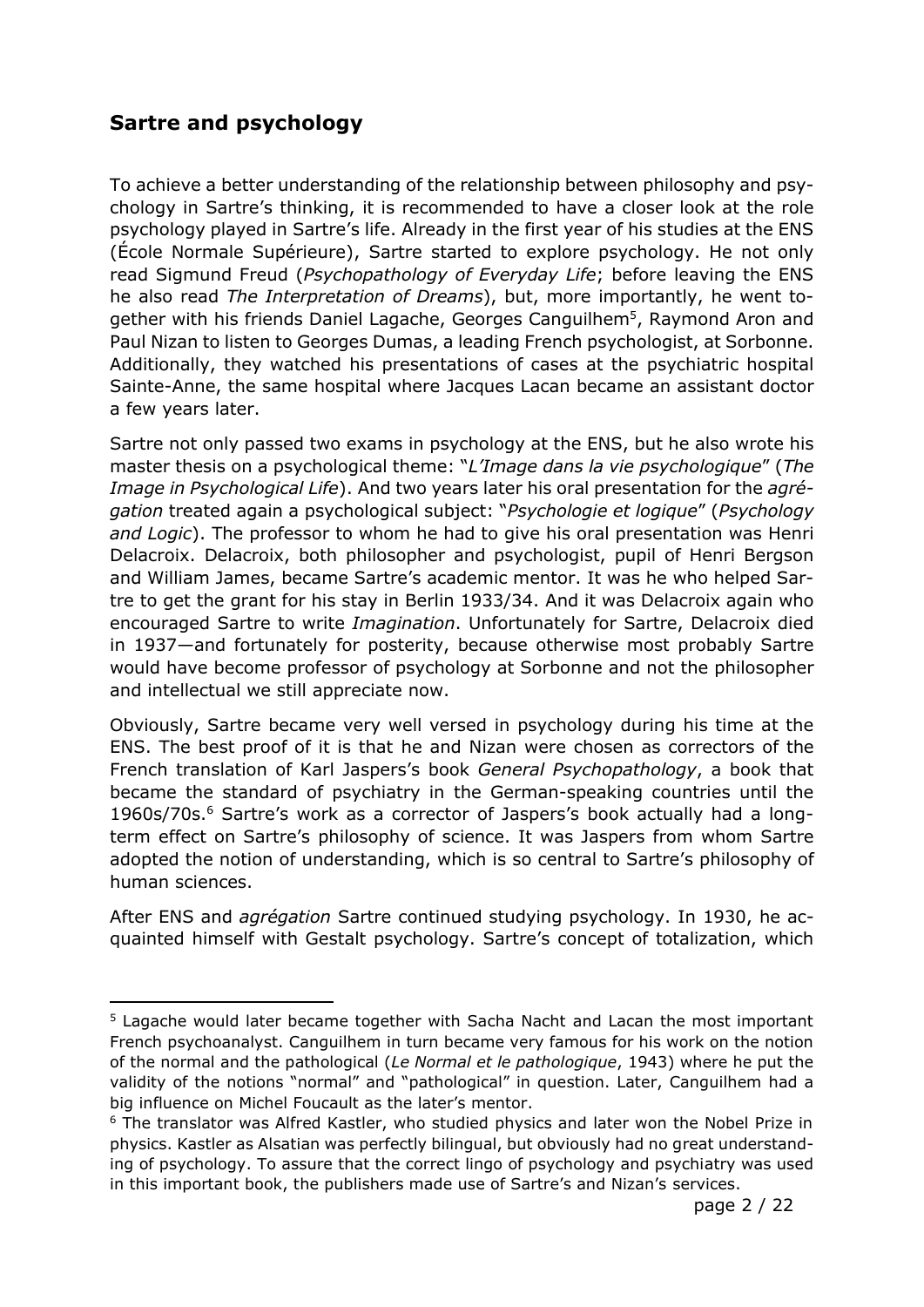became so important in his philosophy of science and particularly in his philosophical work at the time of the *Critique of Dialectical Reason*, has its roots in the theory of Gestalt psychology. In 1937/38, Sartre read Wilhelm Stekel's work *Frigidity in women*, which significantly contributed to Sartre's view that there is no unconscious.

An even more significant impact on Sartre's psychology had his reading of Alfred Adler in 1932. Generally and unlike Freud, Adler was more a practitioner than a theoretician. However, in the few works about general theory, which he wrote around 1914, he introduced two concepts that find their parallels in Sartre's *Being and Nothingness*: the concept of life-plan or lifestyle and the concept of life-lie.<sup>7</sup> With Sartre, the analogous concepts are called fundamental choice and bad faith. Adler's individual psychology and Sartre's existential psychoanalysis are so close to each other that Simone de Beauvoir wrote in a letter to Sartre on March  $31^{st}$ , 1940, that an Adlerian could pass as an existential psychoanalyst. This was in itself an act of bad faith by Beauvoir because the sentence should of course read as: "our existential psychoanalysis could pass as Adlerian". Not astonishingly Sartre continued to develop his knowledge of psychology and psychotherapy throughout the 9130s, not only by reading books, but e.g. also by visiting psychiatric clinics, so in 1936 in Rouen where Beauvoir was a teacher.

There was a short interlude during his stay in Berlin 1933/34, when Sartre focused more on philosophy than on psychology. The result of this stay were his two publications *The Transcendence of the Ego* and *Intentionality: A Fundamental Idea of Husserl's Phenomenology de Husserl*, which he wrote in 1934 (however published several years later). Back in Paris, Sartre shifted again his attention from philosophy to psychology. In the years 1935‒39, he wrote the texts for *Imagination*, *Sketch for a Theory of the Emotions* and *The Imaginary*. Very revealing in regard of the importance of psychology to Sartre is the subtitle of *The Imaginary*: *A Phenomenological Psychology* and not "a phenomenological philosophy".

From an exchange of letters between Sartre and Beauvoir in spring 1940<sup>8</sup>, we know that *The Imaginary* was written as a doctoral thesis to allow Sartre to start an academic career. Beauvoir saw him already as professor of phenomenology at Sorbonne (cf. letter dated March  $11<sup>th</sup>$ , 1940). The question is what Beauvoir meant by phenomenology, phenomenological psychology or phenomenological philosophy.

A closer analysis of the list of authors Sartre referred to in his work renders us a clearer picture. Its results are presented in table 1. In the first column, the number of pages are given in which Sartre referred to a specific person*<sup>9</sup>* . In the following

<sup>&</sup>lt;sup>7</sup> For more about the relationship between [Sartre and Adler](http://sartre.ch/UKSS2010.pdf) read my paper Sartre and Adler - [existential psychoanalysis and individual psychology.](http://sartre.ch/UKSS2010.pdf) Adler gave a conference at Sorbonne in 1926. However, most probably Sartre did not hear him. In 1932 Sartre and Beauvoir read Adler's *The Neurotic Character*. Unknown is when and whether Sartre read at all those theoretical works in which Adler published his concepts of life-plan and life-lie around 1914 or whether Sartre got these ideas by reading secondary literature.

 $8$  Letters dated March 9<sup>th</sup>, 10<sup>th</sup>, 11<sup>th</sup>, 14<sup>th</sup> and 24<sup>th</sup>, 1940.

<sup>9</sup> The figures refer to the German translation of *The Imaginary*: Jean-Paul Sartre: *Das Imaginäre*. Rowohlt: Reinbeck 1971.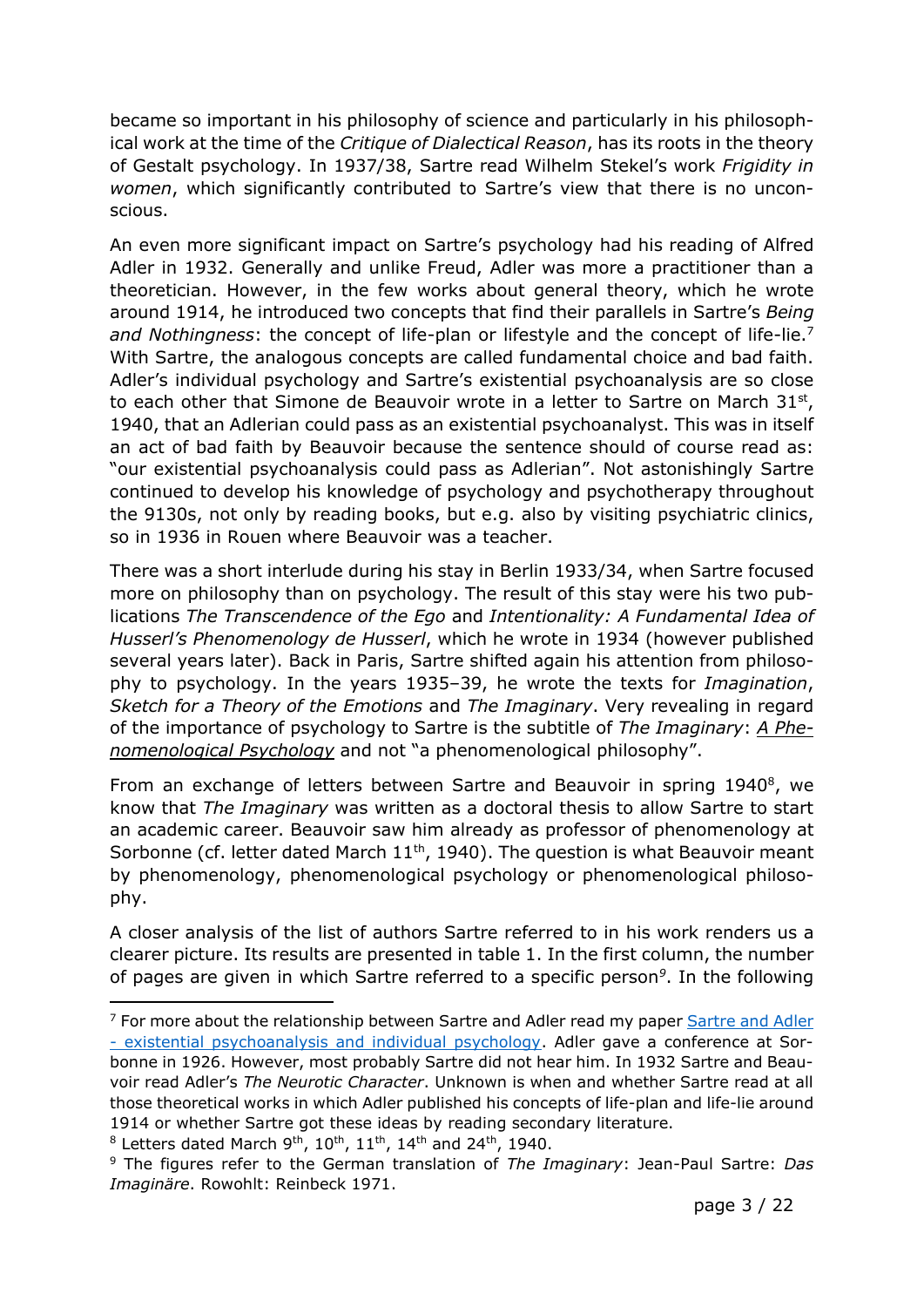columns, the persons are grouped in three categories: psychologists, philosopherpsychologists and philosophers.

|         | no. psychologists                                                                                                                                                                                                                                                                                                                                                                                  | philosopher-<br><b>psychologists</b> | philosophers                                                                                               |
|---------|----------------------------------------------------------------------------------------------------------------------------------------------------------------------------------------------------------------------------------------------------------------------------------------------------------------------------------------------------------------------------------------------------|--------------------------------------|------------------------------------------------------------------------------------------------------------|
| 20      | Flach                                                                                                                                                                                                                                                                                                                                                                                              |                                      |                                                                                                            |
| 17      | Leroy                                                                                                                                                                                                                                                                                                                                                                                              |                                      |                                                                                                            |
| 10      |                                                                                                                                                                                                                                                                                                                                                                                                    |                                      | <b>Bergson</b>                                                                                             |
| 6-8     | Dwelshauvers, Janet, Messer, Binet,<br>Franconnay                                                                                                                                                                                                                                                                                                                                                  | <b>Husserl</b>                       | Descartes, Alain                                                                                           |
| 3–5     | Bühler, Dumas, Lagache, Burloud, Köh-<br>ler, Lhermitte, Piéron, Watt                                                                                                                                                                                                                                                                                                                              | James, Ab-<br>ramowski               | Hume, Kant, Spaier,<br>Taine, Berkeley, Heideg-<br>ger                                                     |
| $1 - 2$ | Claparède, Freud, Gellé, Meyerson, Mou-<br>tier, Ribot, Titchener, Wertheimer, Bail-<br>larger, van Bogaert, Borel, Clérambault,<br>Dauber, Delage, Flournoy, Galton, Gor-<br>phe, Guillaume, Halbwachs, Hesnard, Ja-<br>ensch, Jouve, Koffka, Lewin, Morgue,<br>Müller-Lyer, Nahlowsky, Philippe, Revault<br>d'Allonnes, Reverchon-Jouve, Robin,<br>Schraub, Schwiete, Silberer, Wallon,<br>Wolff | Sartre,<br>Brentano,<br>ler          | Brunschvicg, Schopen-<br>hauer, Spinoza, Fichte, La<br>Delacroix, Sche-Rochefoucauld, Pascal,<br>Sokrates. |

Table 1: psychologists and persons referred to in *The Imaginary*

From the results, it is obvious that the vast majority of authors Sartre referred to are psychologists and not philosophers. Apart from some references to local philosophers such as Alain, Albert Spaier and Léon Brunschvicg, the pure philosophers cited are common knowledge: Descartes, Hume, Kant, Sokrates. The list of psychologists is far more comprehensive. Sartre must have been a real specialist in the psychology of his time. Several of the persons he mentioned are virtually unknown today, e.g. Eugène Bernard Leroy or Georges Dwelshauvers. Sartre seemed to know not only the French psychologists very well, but also the German ones. He was particularly familiar with the representatives of Gestalt psychology (Wolfgang Köhler, Kurt Koffka, Max Wertheimer, Kurt Lewin), but knew others as well, such as Karl Bühler, August Messer. Auguste Flach, the person Sartre referred to most often, was a collaborator of the Würzburg school of cognitive psychology headed by Bühler. Remarkable is also Sartre's reference to the Polish philosopher-psychologist Edward Ambrowski.<sup>10</sup>

<sup>10</sup> In 2019, Sartre's thesis for the DES (*diplôme d'études supérieures*) was published in *Études Sartriennes*, no. 22, pp. 43-246. It is interesting to see that he was familiar with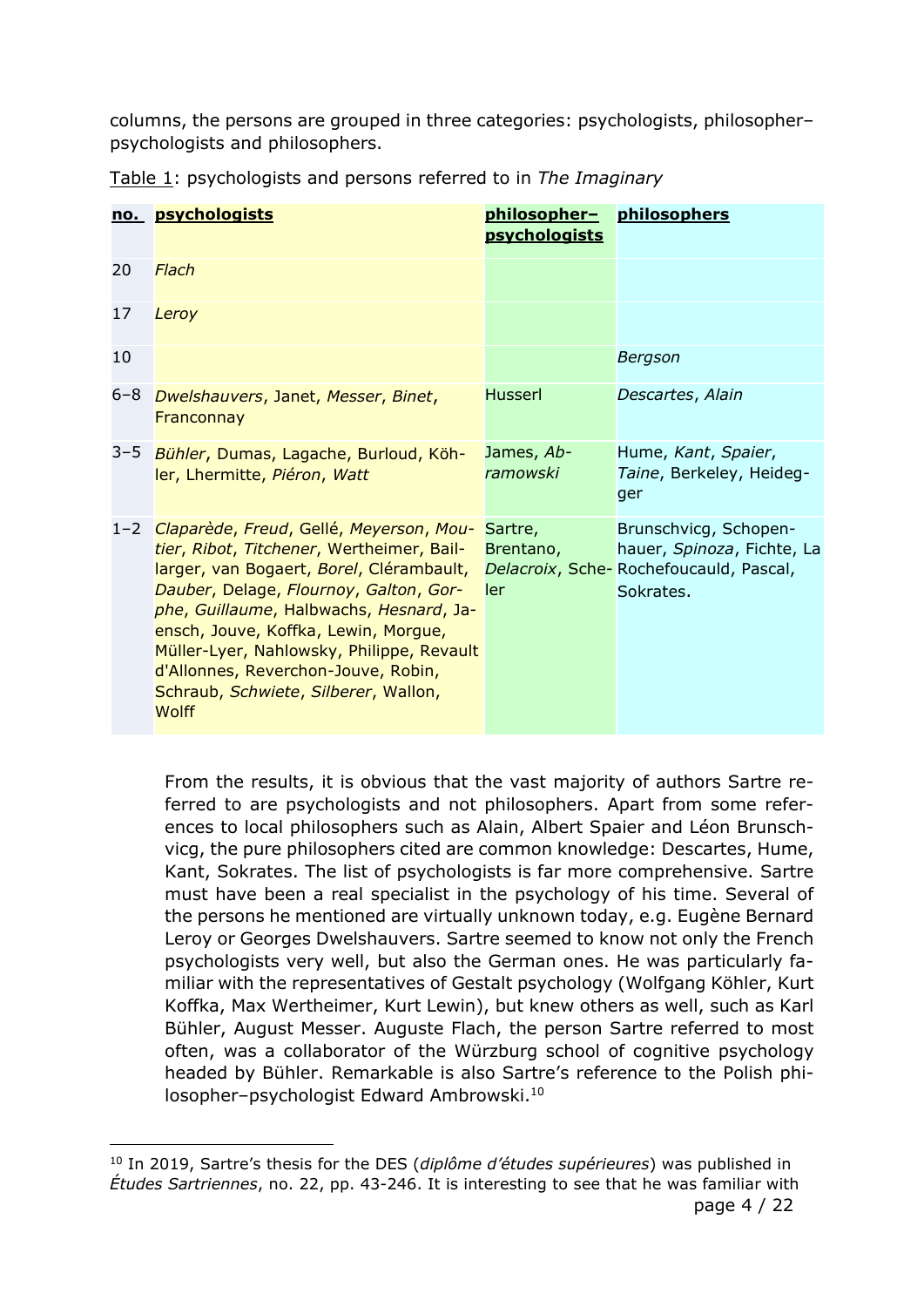The majority of the psychologists listed in *The Imaginary* belong to the scientific approach, among them Alfred Binet, Jean Lhermitte, Henri Piéron and Henry J. Watt. Astonishingly, only few can be counted as representatives of humanistic psychotherapy<sup>11</sup>. The most prominent case of absence is the one of the Husserlian psychotherapist Eugène Minkowski. Minkowski published several articles in the journal *Recherches Philosophiques*, which Sartre avidly read. Minkowski, whom Sartre never mentioned in his work, had actually published an article in the same number of *Recherches Philosophiques* that contained also Sartre's *The Transcendence of the Ego*.

From the analysis of the persons referred to in *The Imaginary*, it is obvious that Sartre's primary intention to get the necessary qualification for an academic career was not in the field of philosophy, but rather psychology.<sup>12</sup> Fortunately, Sartre blundered his endeavor to start an academic career by having his book published before having submitted it as a doctoral thesis. By this mistake, the intellectual world lost a professor in psychology and got a world-famous philosopher and intellectual. That Sartre—who was in practical matters not a genius—blamed Jean Wahl and Léon Brunschvicg for his own failure represents an act of bad faith by Sartre.

After this disaster, Sartre shifted again from psychology back to philosophy. *Being and Nothingness* bears the subtitle: *A Phenomenological Essay on Ontology*. However, the ratio between ontology and psychology in this book is about 20:80 in favor of psychology. *Being and Nothingness* is rather a book about psychology than ontology. My unproven hypothesis is that Sartre integrated large parts of his lost book *La Psyché* into *Being and Nothingness*. 13

quite a number of the psychologists and philosophers mentioned in *The Imaginary*. All the names written in italics can be found already in his thesis. There he additionally mentioned Aristoteles, Borel, Ebbinghaus, Gilson, Höffding, Jaspers, Leibniz, Piaget, Poincaré, Russell, Stern, Ward, and Watson among others. Among the names newly mentioned in The Imaginary are philosophers like Husserl, Brentano, and Heidegger and particularly representatives of Gestalt psychology (Koffka, Köhler, Lewin, Wertheimer).

<sup>&</sup>lt;sup>11</sup> Apart from the representatives of Gestalt psychology and Freud, Pierre Janet, who had influenced Freud, Adler and Jung, was maybe the person who was closest to humanistic psychotherapy among the prominent psychiatrists and psychologists listed.

 $12$  In 1935, Sartre had his friend Lagache injecting him a dose of mescaline. Mostly this is just presented as an act of curiosity by Sartre. Bearing in mind his seriousness about becoming an established theoretical psychologist, this injection has to be regarded rather as a scientific self-experiment in understanding the psychological phenomena of mental images.

 $13$  The reasons that support this hypothesis are the following. We notice quite a radical change in style from *The Imginary* to *Being and Nothingness*. The quantity of literature cited (with the names of the author and of the work) shrank in *Being and Nothingness* in comparison to *The Imaginary* considerably. Partly Sartre used only collective names such as "the behaviorists" without giving the names of the particular authors. Partly citations are wrong. The question to be asked is why Sartre wrote in such a "lousy" academic style. We concede this to a great author, since great authors always enjoy privileges younger member of academia do not. However, at that time Sartre was still at the beginning of his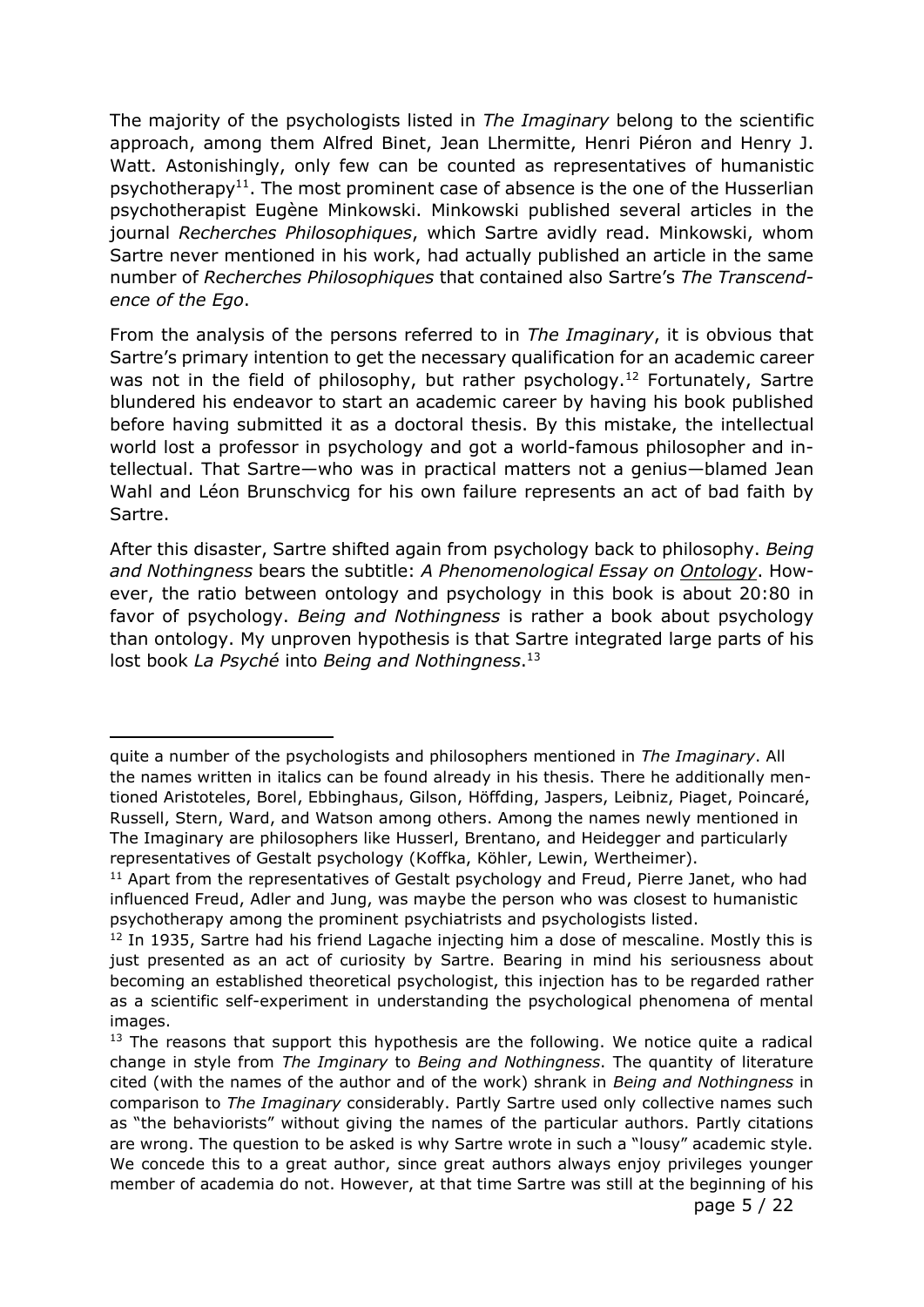It is obvious that when we use today's terms of philosophy and psychology, Sartre was at least as much a psychologist—and when we include the *Critique of Dialectical Reason* a sociologist—as a philosopher, i.e. a specialist in ontology, epistemology, theory of science and ethics (normative ethics as well as meta-ethics). The divergence between the title and the content of Being and Nothingness gains its relevance by the fact that it helps to explain the low degree of reception of Sartre and his work by his colleagues. For most of the philosophers, much of what Sartre wrote about was not philosophy.<sup>14</sup> On the other hand, most of the psychologists did not bother about Sartre, because they considered him as a philosopher and not a psychologist. Some psychologists and psychotherapists may correctly argue that Sartre never worked as a therapist and therefore cannot be considered as a member of their profession. However, Jaspers was a very influential figure in psychiatry although he himself had not treated any patients with mental disorders either. Jaspers's own psychiatrist experience was limited to being present at medical visits when psychiatrists inspected their patients. Additionally, he wrote a biography about Strindberg, van Gogh, Swedenborg and Hölderlin. This is just about what Sartre did, only that Sartre published three major biographies—about Baudelaire, Genet and Flaubert—and a fourth one, the one about Mallarmé, remained unfinished. 15

career as a philosopher and for a young philosopher this style was not appropriate. Therefore, my hypothesis is that Sartre did not do intentionally, but his "lousy" style was the result of circumstances. And the circumstances were that he had lost most of his material, when the draft of his book *La Psyché* got lost during the occupation of Paris by the Germans. In my opinion, *Being and Nothingness* contains to a large extent what Sartre still remembered of what he written down in his draft of *La Psyché.* This coincides with the astonishing fact that a book that according to the subtitle should have mainly dealt with ontology primarily focused on psychology.

 $14$  Another reason why the reception was so low in comparison e.g. to Heidegger can be found in the professional snobbery of academia since Sartre was not an academic philosopher but rather a "café philosopher". A further explanation can be identified in the fact that for many academic philosophers Sartre wrote too much about sex and sexuality and other daily matters in *Being and Nothingness*, which academia did not consider on the level of academic philosophy. His pronounced atheism and his political positions did not help the promotion of his work either.

<sup>&</sup>lt;sup>15</sup> Sartre's interest in psychology continued after 1945. When he was in the Netherlands in 1946, he visited David J. van Lennep, a phenomenological psychologist. 1958/59 he wrote a scenario for John Huston's project of a film about Freud. Later Sartre had contacts to the anti-psychiatrists. For the book *Reason and violence* (1960) written by the leading antipsychiatrists David Cooper and Ronald D. Laing he wrote a foreword. He did the same again in 1972 for an antipsychiatric pamphlet of a socialist collective of patients in Heidelberg, Germany. Four years earlier, he had met Franco Basaglia, the leading Italian antipsychiatrist at the University of Bologna. Finally, one of his longest-serving collaborators at *Les Temps Modernes*, from 1946 to 1970, was one of the leading figures of French psychoanalysis, Jean-Bertrand Pontalis. In 1969, Sartre and Pontalis had a dispute when Sartre insisted on the publication of *A Psychoanalytic Dialogue* in *Les Temps Modernes*, in which the relationship between the psychoanalyst and his patient was heavily criticized from the patient's point of view.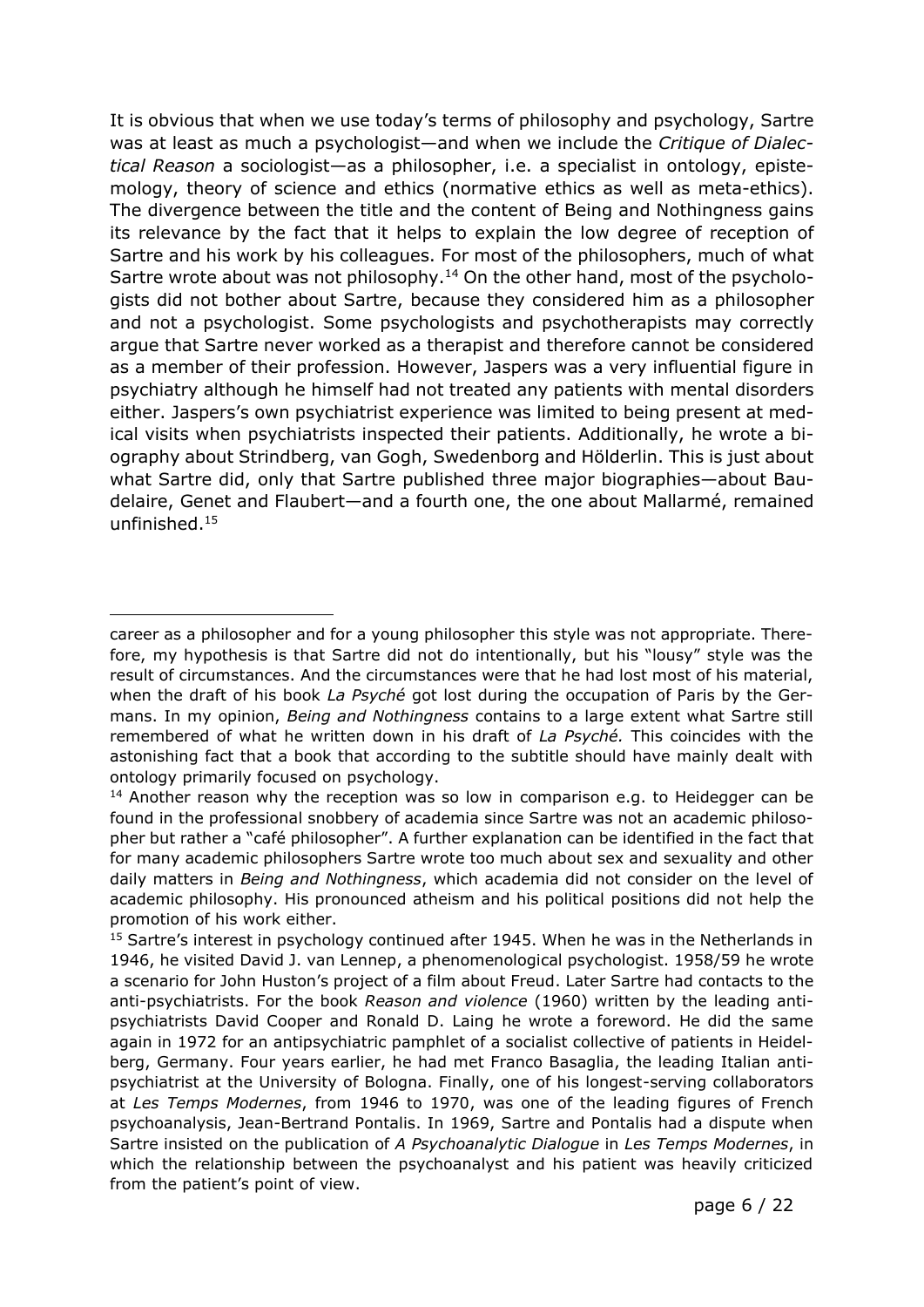To appreciate fully Sartre as a psychologist, we have to situate him in the wide field of psychotherapy. Only this can show us the real value Sartre's theory can have in the field of psychotherapy and particularly humanistic psychotherapy.

# **Sartre and the history of psychotherapy**

During most of the history of psychotherapy, there were two different approaches to mental disorders. One approach was the scientific one, which sees mental disorders caused by material factors, either outside or inside the human body. The Babylonians said that people with mental disorders were born under an unlucky star. Hippocrates developed his theory of the four humors, black and yellow bile, phlegm and blood, which we can still find today in the four temperaments of melancholic, choleric, phlegmatic and sanguine. And when it comes to psychosurgery, some historians say that already in the Stone Age, human beings tried to mental disorders by trepanations.

The second approach was the spiritual one, which showed also partly religious and partly moral traits. For the exponents of this approach, the causes of mental disorders can be found in the obsession of the patient by evil spirits, demons or devils. And at least partly and to some extent, this was seen in connection with evil, sinful behavior by the patient. To cure such patients was the task of healers, shamans, priests and exorcists.

The scientific approach gained in importance already in Greek antiquity until it became the dominant one in the Roman period. During the Middle Ages, the spiritual approach reigned again and showed its ugliest face in the persecution of persons suspected of witchcraft.

The scientific approach as we know it today started to evolve in the  $16<sup>th</sup>$  c.. By the  $19<sup>th</sup>$  c. it had become the dominant one again. This evolution showed several positive effects. Asylums for patients with mental disorders were built, the first one known already in the Middle Ages in Syria. The medical aspect was separated from religious and penal ones. Patients with mental disorders did not become any more victims of priests and criminal prosecutors. However, they became victims of medical doctors. This phase of psychiatry was characterized by what Foucault named the process of Great Confinement. Patients were confined to madhouses, where they were partly just locked up—sometimes in chains and straitjackets—, partly subjected to various treatments with little chance of being cured.

At least partly, it was this unsatisfactory situation that led to a countermovement against the scientific approach in the second half of the  $19<sup>th</sup>$  and the early 20<sup>th</sup> c., when the humanistic approach as the heir of the former spiritual approach saw the light of the day. Chart 1 shows the major representatives and ideas associated with the two approaches.

On the left in the blue oval, there are shortly outlined the major ideas and the names of two of the most important representatives of the modern scientific approach are given. The mainstream of the scientific approach follows Wilhelm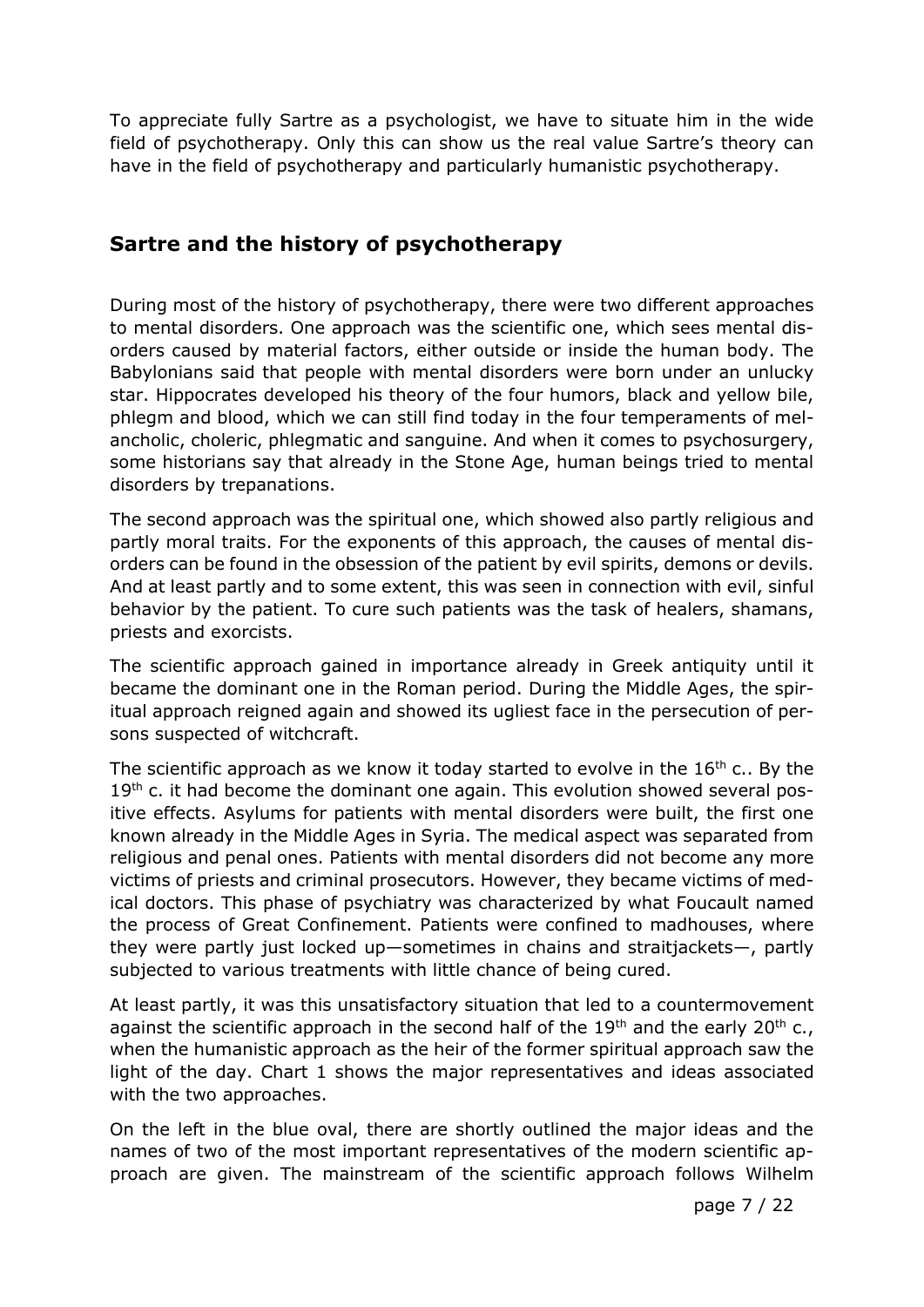Griesinger's *dictum* that mental illnesses are illnesses of nerves and brain. Following Emil Kraepelin and his ideal of psychiatry as a medical science, the diagnostic, etiological and therapeutic principles of somatic diseases were adopted for the use in the field of mental disorders. Correspondingly, an illness is ideally defined by a set of symptoms<sup>16</sup>; it has one cause and one therapy. In many regards, this approach has set standards that are still valid today. Almost worldwide, psychiatrists and psychotherapists take one of the two well-known classifications as a standard to diagnose mental illnesses. One of them is the ICD, the International Classification of Diseases, issued by the World Health Organization; the other one is the DSM, Diagnostic and Statistical Manual of Mental Disorders, published by the American Psychiatric Association. The increased importance of legal regulations and health insurances has definitely increased the relevance of these classifications. After a period connected with the name of the psychiatrist Adolf Meyer who introduced several elements of psychoanalytic therapy into psychiatry in the United States, the Kraepelinian system has regained much of its importance, which is why our current system occasionally is labelled as Neo-Kraepelinism.



Chart 1: Modern scientific approach and humanistic approach

Based on the understanding of mental illnesses as illnesses of the brain and the nerves, the methods preferred by the scientific approach for curing these illnesses were and are psychopharmaceuticals and at least for some time also psychosurgery. Psychosurgery saw its apogee in the time between the 1920s and the 1960s, when lobotomy and electroshock therapy were widely used. Psychopharmaceutical therapies were developed in parallel, e.g. as insulin or cardiazol shock therapies. Psychopharmaceutical treatment became the standard in the scientific approach

<sup>&</sup>lt;sup>16</sup> Kraepelin was the major proponent of a concept with classifications of mental illnesses in his time. The concept dominating before was the one of unitary psychosis, which recognized in the various types of psychoses only varieties of a single disease.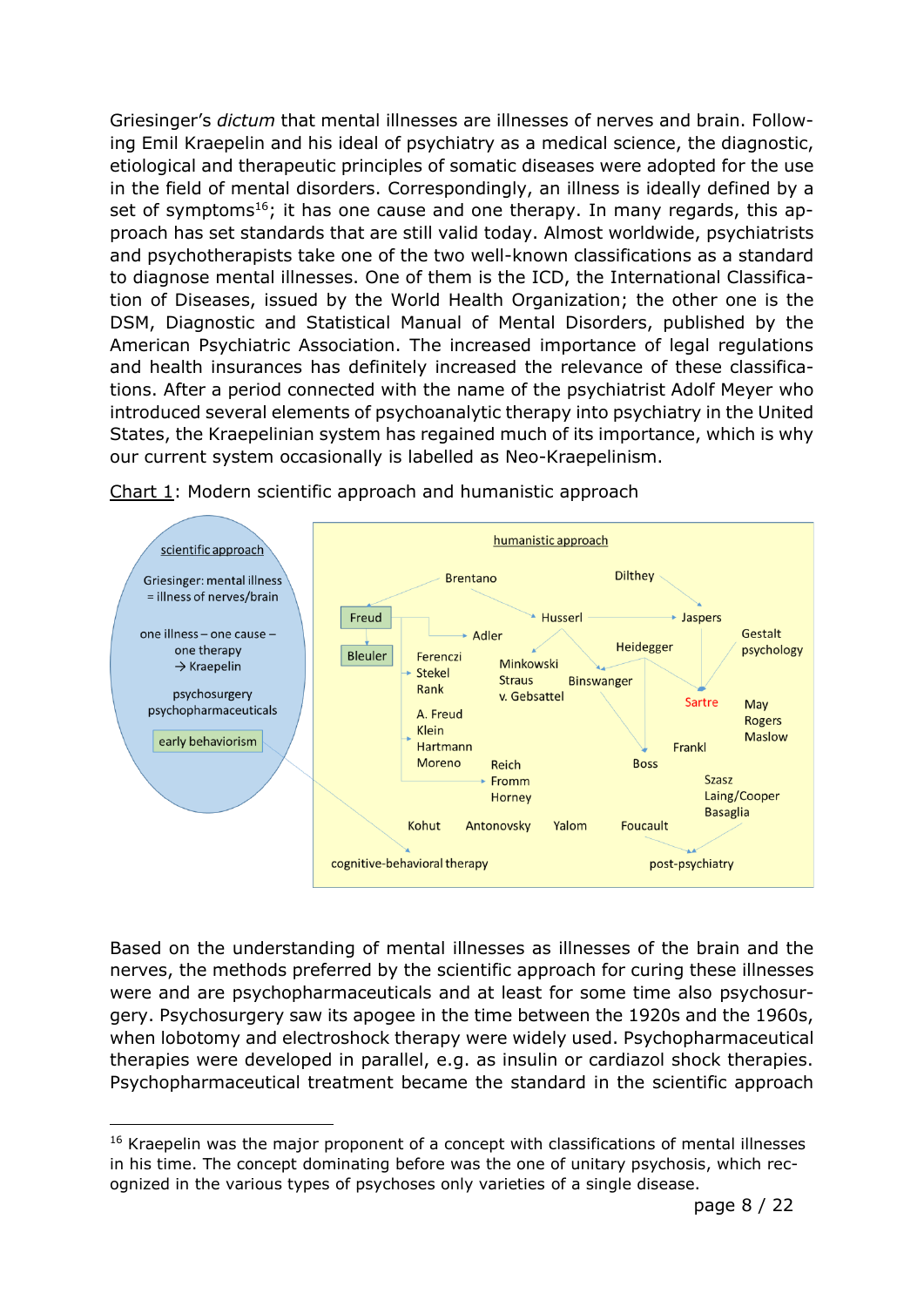and replaced psychosurgery almost completely since the discovery of chlorpromazine as the first neuroleptic in 1952. Although patients cannot be cured by psychopharmaceutical treatment—and therefore the accusation of revolving door psychiatry is basically correct—, psychopharmaceutical treatment is still appropriate in cases of heavy attacks.

Early behaviorism evolved towards the end of the  $19<sup>th</sup>$  c. and in the early  $20<sup>th</sup>$  c. with Ivan Pavlov and John B. Watson as its founders. Although they did not share Griesinger's understanding of mental disorders, their approach has to ranked under the scientific approach due to their mechanic understanding of the human being. The theory of classical conditioning by learning forms the core of their theory. Accordingly, the human being is not treated as a subject, but rather as an object. It is a black box, which just requires the right stimuli to react with the desired responses. Therefore, B. F. Skinner, the most prominent representative of classical behaviorism, could postulate that it just needs the right conditioning of human beings to achieve an ideal society. However, behaviorism shares certain general assumptions with humanistic psychotherapy such as that the patient is an individual, that mental disorders are individual disorders and that the patient can be cured only by interaction with others. This is the reason why early behaviorism is set in a green box.

The most prominent representatives of humanistic psychotherapy are mentioned on the right side in the yellow box, including Sartre. The most important direct forerunners were Franz Brentano and Wilhelm Dilthey. As indirect forerunners we could also mention Friedrich Schleiermacher, Arthur Schopenhauer, Søren Kierkegaard and Friedrich Nietzsche. Brentano opposed his act psychology to the dominant association psychology, in which the human being was conceived in a more passive role. Based on the concept of intentionality, act psychology granted the human being a much more active part. Dilthey introduced the distinction between explanatory and descriptive psychology with their two different methods of causal explanation and teleological understanding.

The three founding fathers of humanistic psychotherapy were Freud, Edmund Husserl and Jaspers. Freud, originally a neurologist and a student of Brentano, introduced several new concepts in psychotherapy such as the importance of the unconscious, the childhood and the drives. His talk therapy was a significant progress in comparison to other methods such as hypnosis that were investigated in his time. His most important finding was that mental disorders "make sense", i.e. they can be understood and be cured after they have been understood. However, I put Freud in a green box, since he adhered in his theoretical models very much to the mechanical assumptions of the scientific approach. Even in his later his structural model of id-ego-super-ego, the psyche was still assumed to work like some kind of pressure cooker.

In the history of humanistic psychotherapy, Freud was the most influential person. He had many prominent followers, although he fell out with most of his contemporaries. Among Freud's early collaborators were Adler, who developed his own individual psychology, Sándor Ferenczi, Stekel and Otto Rank. Others who followed later were Freud's daughter Anna, Melanie Klein, Heinz Hartmann and Jacob L. Moreno. A special role can be attributed to Wilhelm Reich, Erich Fromm and Karen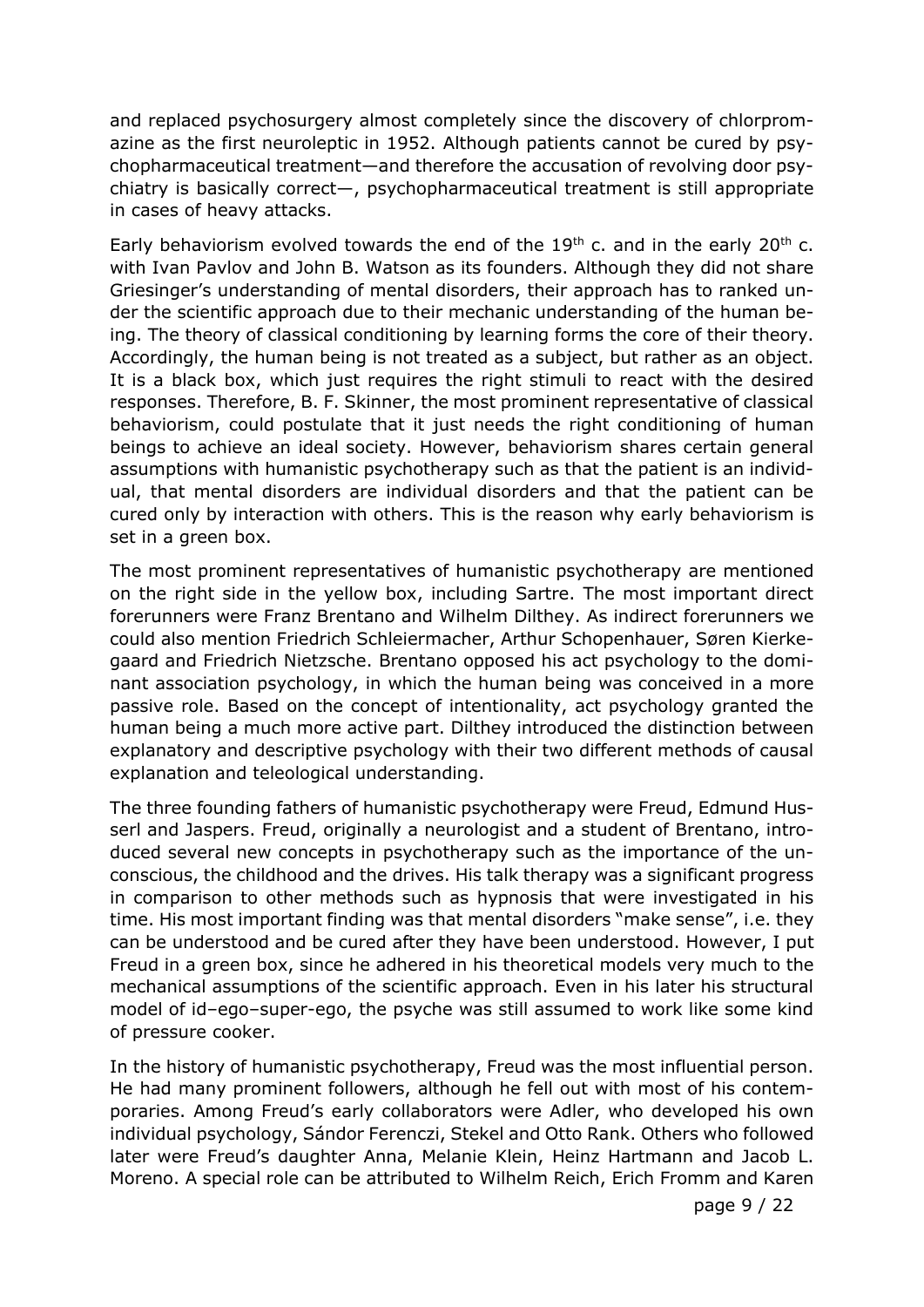Horney who partly anticipated, partly followed the traces Freud laid with *Civilization and Its Discontents* (1930) and extended the use of psychoanalytic concepts into the realms of society, culture and politics. $17$ 

The second founding father is Husserl whom we know mainly from his philosophical theory of phenomenology. Already in 1891 Husserl, who had studied with Brentano in Vienna, had published his book *Philosophy of Arithmetic. Psychological and Logical Investigations*. In the years from 1920 to 1933 Husserl frequently lectured about psychology. Minkowski, Erwin Straus and Victor-Emil von Gebsattel founded a school of Husserlian psychotherapy with a major focus on the phenomenological description of mental disorders.

Husserl directly influenced the third founding father of humanistic psychotherapy, Jaspers. Jaspers's book *General Psychopathology* proved to be very influential with psychiatrists in the German-speaking countries. Jaspers not only introduced phenomenological description, but also the concept of understanding that Jaspers adopted from Dilthey via Max Weber.

Ludwig Binswanger was another psychiatrist who originally had been influenced by Husserl. However like in Sartre's case, Heidegger's *Being and Time* (1927) and particularly *The Essence of Reasons* (1929) became more important to him than Husserl. He adopted Heidegger's concept of projection as world-design. Since Heidegger opposed the conversion of his philosophy into a psychology because ordinary psychology is based on a subject-object-dichotomy (cf. Heidegger's Let*ter on Humanism*, 1947), Binswanger and Heidegger parted. However, shortly thereafter Heidegger joined Medard Boss in his Zollikon seminars from 1959 to 1969. Boss tried to develop a psychotherapy beyond the subject-object-dichotomy. His successors were Alice Holzhey-Kunz and Gion Condrau.

Many of Freud's contemporaries taught and practiced in Northern America: Ernest Jones, Abraham Brill, Adler, Rank, later Fromm, Horney and Reich. Not astonishingly, humanistic psychotherapy gained ground in the United States where Carl Rogers, Abraham Maslow and Rollo May founded the school of humanistic psychology.

Another representative of humanistic psychotherapy who spent most of his time in the United States was Viktor Frankl, who developed a special psychoanalysis called logotherapy. A holocaust survivor, he was convinced that 20% of all neuroses were noogenic neuroses, neuroses that had their reason in existential frustration, in a missing meaning of life.

 $17$  C. G. Jung with his analytical psychology could be considered as a precursor of Fromm and Horney with his concepts of the collective unconscious and the archetypes. However, due to his propensity to favor more the collective than the individual aspects, I do not consider him as a true representative of a humanistic psychotherapy. His relationship with the Nazi movement confirms my reservation.

A particular inclination to become engaged in politics characterized Reich and Fromm, Fromm as a libertarian socialist, Reich as a communist. An early "Freudian" who favored political engagement (including anti-psychiatry and sexual liberation) and this against Freud's will was the anarchist psychiatrist Otto Gross.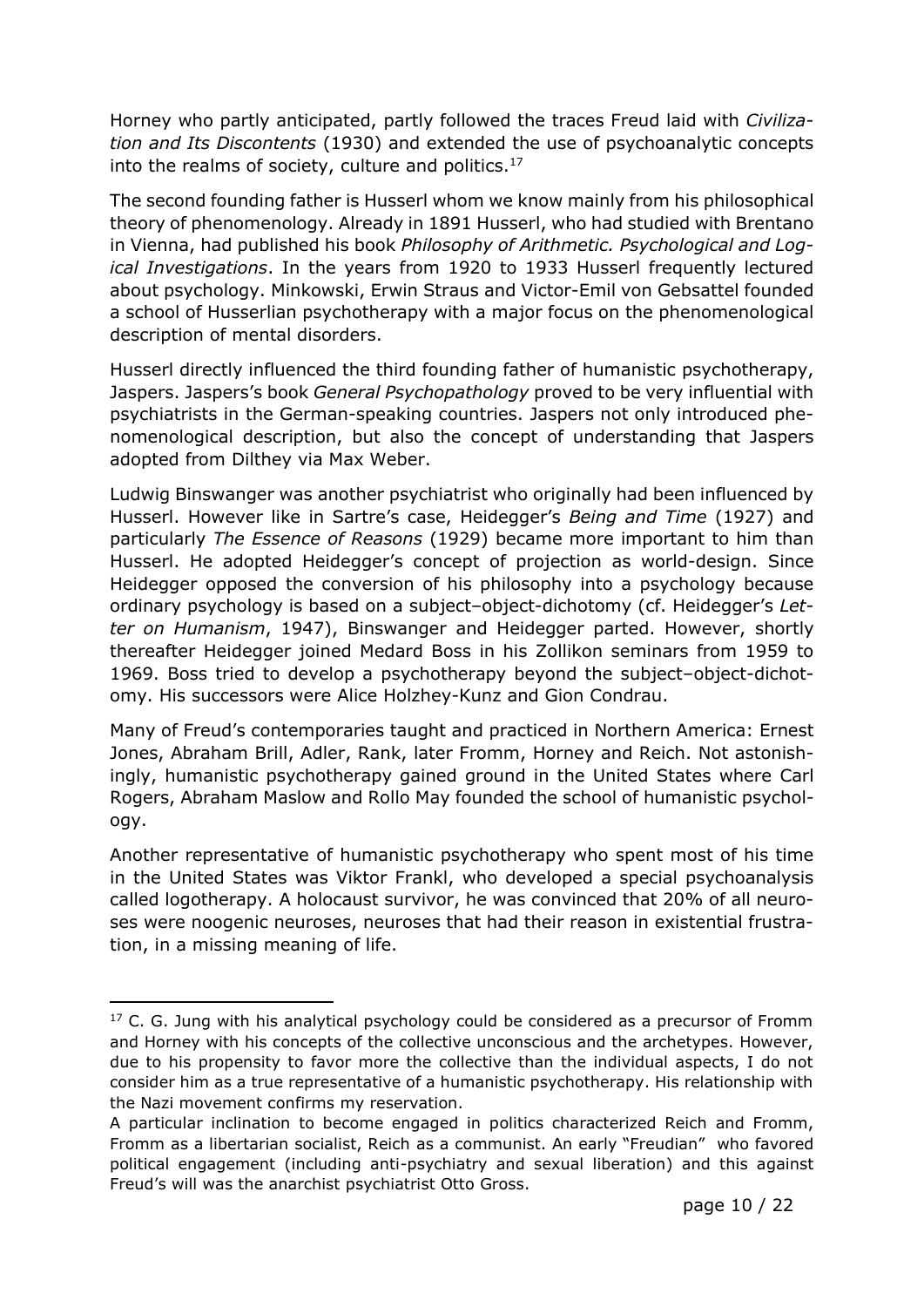Whereas humanistic psychotherapy gained significant ground in the treatment of neuroses in the time after the Second World War, the treatment of psychoses remained for a long time almost exclusively the domain of the scientific approach. This started to change around 1960 when Thomas Szasz, Cooper/Laing and Basaglia founded the antipsychiatric movement. They demanded to shut down closed mental hospitals and to allow their patients to live as free human beings, a demand that Basaglia successfully pushed through Italian parliament in 1978. At about the same time the Soteria project started in the United States. Foucault started criticizing the treatment of people with mental illnesses (e.g. in *History of Madness*, 1961). Although the antipsychiatric movement reached his apogee in the 1970s, the postpsychiatric movement, which considers Foucault as one of its forerunners, is still alive.

The time around the 1970s saw further innovations in the field of humanistic psychotherapy. Heinz Kohut promoted his self psychology in whose focus were not any more disorders rooted in the repression of the sexual or a similar drive, but narcissistic disorders. Irvin D. Yalom developed his existential psychotherapy, which is close to the therapies of Binswanger, Frankl and Sartre. Finally, Aaron Antonovsky started to promote his salutogenesis, which focuses more on health and the ability of man to cope with stress than on mental disorders.

The most important development of that time was however the cognitive turn of behaviorism in the 1960s/70s. This new cognitive behavioral therapy has much more in common with humanistic psychotherapy than with the old scientific behaviorism. Today, cognitive behavioral therapy is absolutely dominating the field of psychotherapy and its development in the direction of humanistic psychotherapy is continuing.

When we ask ourselves what remains of Sartre and his existential psychoanalysis, we have to concede that Sartre's existential psychoanalysis was stillborn. There is no doubt that Sartre's existential psychoanalysis cannot be revived. However, Sartre's theory could perfectly serve as a general theory to all different strands of humanistic psychotherapy. This is its great potential.

### **Sartre and the theory of psychotherapy**

Sartre and his existential psychoanalysis share a common pool of basic assumptions with all other strands of humanistic psychotherapy, assumptions that distinguish them from scientific psychotherapy. The first of these basic assumptions is that the patient is an individual, a contingent subject in his own right. The individual is not to be treated as an object, but rather as a subject. This was one the most basic innovations Freud made. This change in the psychotherapist's and psychiatrist's attitude had a tremendous impact of the way how were patients were treated. Rather than treating them by psychosurgery and psychopharmaceuticals talk therapy was the focus of humanistic psychotherapy. The foundation of anti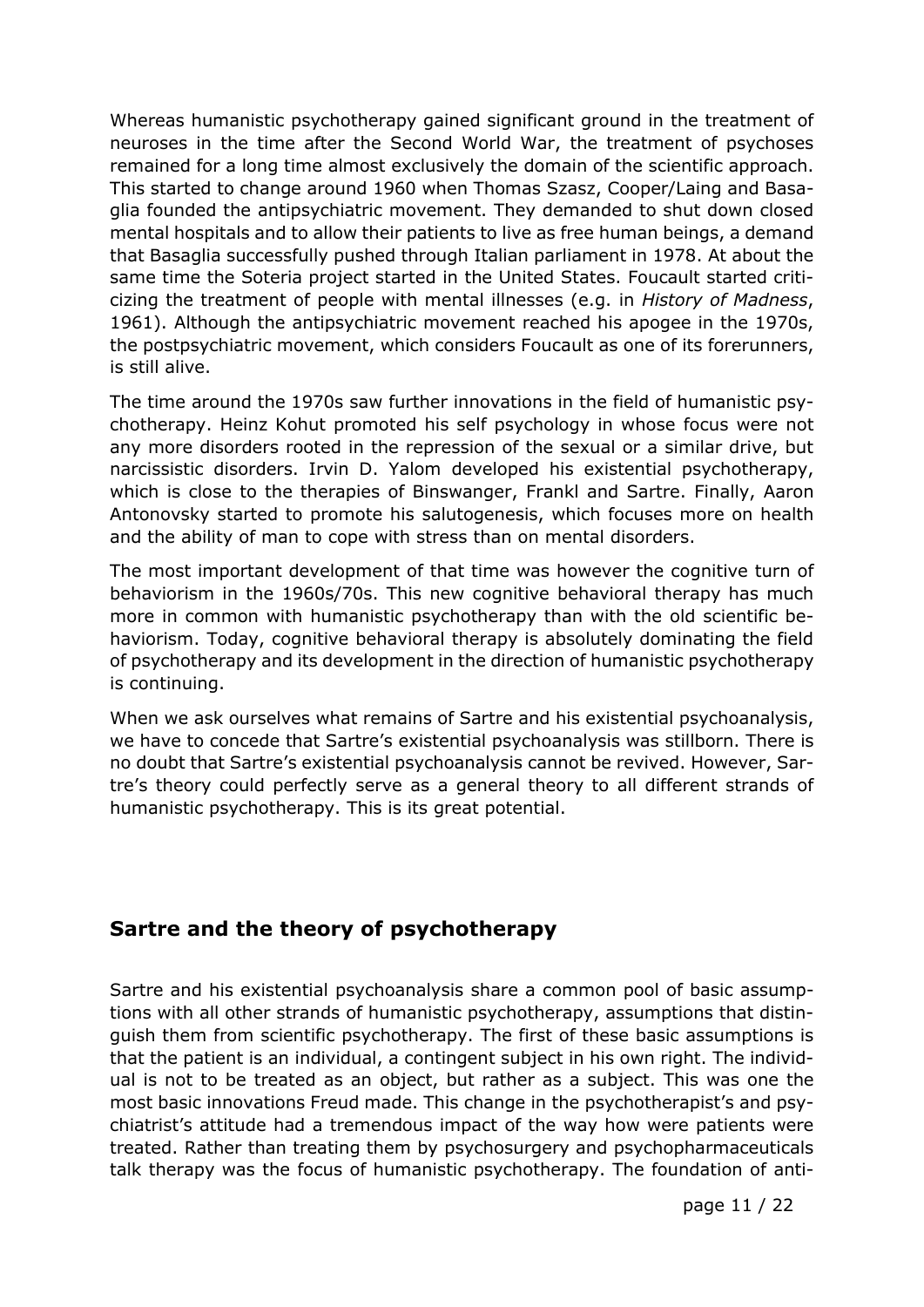psychiatry is the view that patients are individuals with their own rights, which should be treated rather as subjects than objects.

Since the patients are individuals, mental disorders are always individual disorders. The most appropriate first step in the treatment of mental disorders is phenomenological description. Already Jaspers and Binswanger insisted on the individual character of each mental disorder. Adler even named his psychotherapy "Individual Psychology". As an individual, the patient has to be considered in his totality. For Sartre, who had studied Gestalt psychology in 1930, it is an absolute requirement that any human being is considered as a totality with his past and the social and cultural environment he is living in. Due to cost constraints, the current practice in psychiatry and psychotherapy frequently cannot live up to this request. One of the major issues is the existing manuals for classification. That there is indeed a problem in defining mental disorders is shown by the ever-increasing numbers of mental disorders in ICD and DSM: DSM-I in 1952 listed 94 mental disorders, in the current DSM-5 the number of disorders has already reached 374. Not astonishingly, the reliability in classifying disorders according to the schemes of ICD and DSM is unsatisfactory. Obviously, all these classifications serve rather administrative purposes than therapeutic ones.

Another element that is shared by all the proponents of humanistic psychotherapy including Sartre is that a person with mental disorders can only be cured be interacting with other human beings. Already Husserl generally spoke about the therapist who appresents the Third. Binswanger saw the therapist in the role of a fellow human being. Of course, the role of this Other varies in the different strands of humanistic psychotherapy. In Freud's long-term talk therapy, the therapist assumes a largely passive role. With Ferenczi, the therapist understands himself in the role of a catalyzer. Stekel and Rogers with his client-centered therapy promoted a more active role of the therapist, too. Moreno as one of the very early representatives of group therapy opened the gate to new dimensions by going beyond the original 1:1 relationship between analysand and therapist. With his therapy of psychodrama, Moreno additionally opened a new way to therapies that are less rational than Freud's and involve body and emotions. Daniel Casriel's body psychotherapy in form of bonding and Arthur Janov's primal therapy were other therapies quite far away from Freud's original one. Nevertheless, they shared with Freud the need for the Other as the medium through which the patient can cure himself.

Sartre's theory about the relationship between the individual and the Other is one of the central pillars of his philosophy. This was already the case in *Being and Nothingness*, where he exposed this relationship as a dialectical one between two subjects both trying to subdue the Other as an object or to subdue oneself as an object (cf. Sartre's discussion of sadism and masochism). Sexuality is generally understood by Sartre within the framework of his subject-object-theory<sup>18</sup>. Part of

<sup>&</sup>lt;sup>18</sup> This maybe explains Sartre's fascination for homosexuality and particular anal intercourse (see e.g. his long discussions with Jean Genet about homosexuality and the homosexual figures in Sartre's novels and short stories at a time when this was completely frowned upon). Sartre thought heterosexual love (in his patriarchal time) mainly in the categories of man as an active subject and woman as a passive object (cf. Jean-Pierre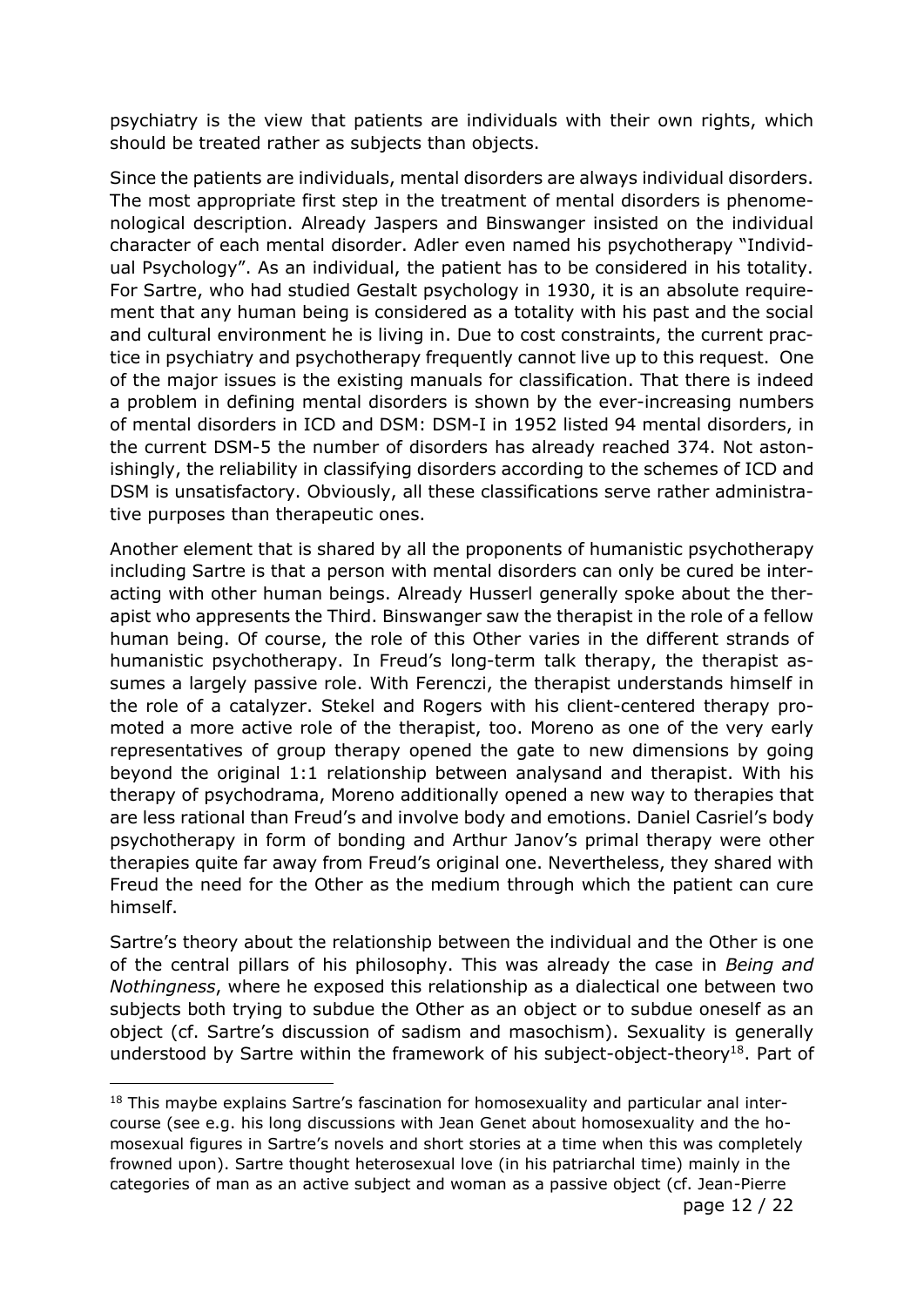his subject-object theory is his theses about prejudices and discrimination as exposed in *Reflections on the Jewish Question* and *Black Orpheus*. Freud's categories of transference and countertransference (as well as projection as a defense mechanism) can be understood as special cases of Sartre's general theory of the subject-object relationship. Although Sartre's play *No Exit* may give the impression of the Others' exclusively negative role<sup>19</sup>, Sartre always recognized the importance of the Other. Only through him the subject can recognize himself. The importance of the group was one of the central themes of Sartre's second major philosophical work, the *Critique of Dialectical Reason*.

Already Freud made it clear that this Other does not necessarily have to be a medical doctor (cf. Freud's position in *The Question of Lay Analysis*, 1927). Sartre's theory is even more general. The Other can be anybody. It can be a friend of mine or a professional therapist.<sup>20</sup> Who is chosen is more a matter of individual circumstances than of principle. Those who say that going to the therapist is equal to renting a friend are not completely wrong from a Sartrean point of view. As the highly disputed article *A Psychoanalytic Dialogue* in the *Temps Modernes* in 1969 proves, Sartre was completely against the imbalance of power between the psychiatrist and the patient. The patient has the right to criticize the therapist, also by forming a group together with other patients.

The strength of Sartre's general theory is shown by the fact that it can explain why humanistic psychotherapy fails. It is obvious that a patient cannot be cured if he does not want to be cured. Bad faith is one of the major obstacles to be overcome if a patient shall be cured.<sup>21</sup> Therapy will fail as well when the necessary relationship between the patient and the Other cannot be established. This is frequently the case in severe attacks of schizophrenia, depressions and bipolar disorders. The complete breakdown of this relationship renders the use of psychopharmaceuticals frequently as the only means to treat the disorders during the time of the attack.

This common pool of assumptions is shared by almost all representatives of humanistic psychotherapy and differentiates them from the scientific approach. However, there are also significant differences between the various strands of humanistic psychotherapy, particularly between the Freudians and the others—with Sartre counted among the later. Although Freud's opponents were never enjoying the reputation of the Freudians, many of their positions proved to be correct in the

Boulé's highly interesting article "Érotisme, désir et sadisme chez Sartre" in *Sartre Studies International*, I/2017 pp. 38-59). Homosexual intercourse may have fascinated Sartre due to the fact that man can alternatively be an active subject and a passive object.

<sup>&</sup>lt;sup>19</sup> Sartre's plays are very important for understanding Sartre's ethics. But frequently the impression readers have are one-sided. Orest in *The Flies* is not a lonely fighter for freedom, but rather an advocate for authenticity even if this means social ostracism. "Hell is other people" in *No Exit* is not a call for shunning society, but rather the proposition that man cannot live without the other and that ethics is always discourse ethics.

<sup>&</sup>lt;sup>20</sup> Religious proponents of humanistic psychotherapy regularly draw their attention to the fact that the Other could also be a priest (cf. Frankl). And some theologians-philosophers like Martin Buber or Paul Tillich thought that even God could be the therapist … .

 $21$  Cf. also Eugene Gendlin's thesis that it is the patient who holds to key to the solution of his problems and that the therapist only accompanies him.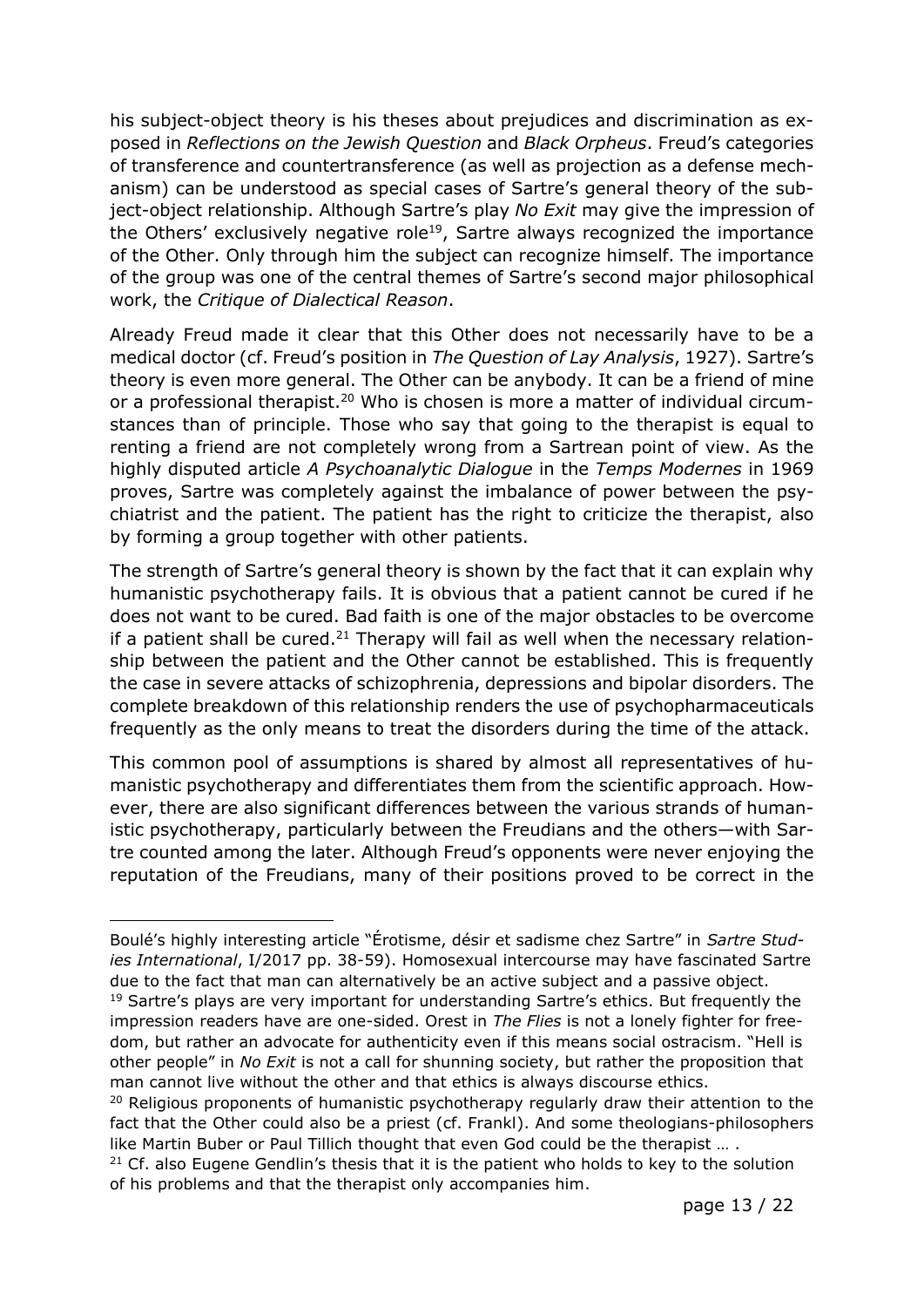long-run. This is valid for Sartre, too, and Sartre advanced these views already before they became commonplace.

The unconscious was a very important concept in the early times of humanistic psychotherapy with Freud and his followers. However, this concept puts the patient into a passive role, which does not correspond to the general concept of an active human being. Soon the concept of the unconscious found its first skeptics, among them Adler and Stekel. In the currently dominant cognitive-behavioral therapy, the unconscious is of close to no importance. Of all the opponents to the unconscious, it was only Sartre who successfully developed a theory that fulfilled both criteria. It could explain the phenomena usually attributed to the unconscious and at the same time it succeeded in preserving the individual's active role. The relevant concept is the one of pre-reflective consciousness. Pre-reflective consciousness acts without reflection about its acting. Therefore, the human being does not remember the action of his pre-reflective consciousness, only the deeds based on the action of his pre-reflective consciousness remain. The concept of pre-reflective consciousness enables Sartre to determine the root behind the subject's defense mechanisms. It is bad faith what is behind all the defense mechanisms from repression, regression, reaction formation, isolation, undoing to projection, introjection and sublimation—just to mention some of Anna Freud's categories.

Freudian theory always suffered from the contradiction between the assumption that every mental disorder is an individual disorder and the explanation of the disorders. Freud obviously noted this problem and revised his drive theory at least three times (1905-14: sexual drive plus eventually instinct of self-preservation; 1914–15: libido; 1920 and later: Eros and Thanatos). Another of Freud's important concepts was the Oedipus complex. Adler promoted the concepts of inferiority complex and birth order. Klein developed her object relations theory, Jacques Lacan his mirror stage theory, Kohut his theory of narcissistic disorders. As general theories, these one-dimensional concepts are nowadays mostly outdated. They cannot reflect the large variety of mental disorders. Cognitive-behavioral therapy, today's dominant psychotherapy, differentiates between various types of treatments. Most of today's psychotherapists and even psychotherapists agree that their foremost duty is to choose the correct therapy to treat a patient out of a wide range of possible treatments. By opposing the importance Freud attributed to the sexual drive, Sartre was definitely on the right side of the development of humanistic psychotherapy. With this attitude, he was in line with Husserl, Jaspers, Heidegger, Binswanger or Boss who considered Freud's initial focus on sexuality as misleading, although they always underlined the significance of the lived body.<sup>22</sup>

Another central pillar of Freud's early theory that did not survive the test of time was the almost exclusive importance Freud and his followers including Lacan and Kohut attached to the patient's early childhood.<sup>23</sup> The early Rank even wanted to

<sup>&</sup>lt;sup>22</sup> If it fit the case, Sartre was never afraid of using one of these concepts, as the Flaubert's case shows, where Adler's concept of birth order plays an important role. However, Sartre's use of these concepts was highly selective.

 $23$  Freud was aware of actual neuroses which had their origin in current events and not like psychoneuroses in childhood. However, his focus was almost exclusively on psychoneuroses.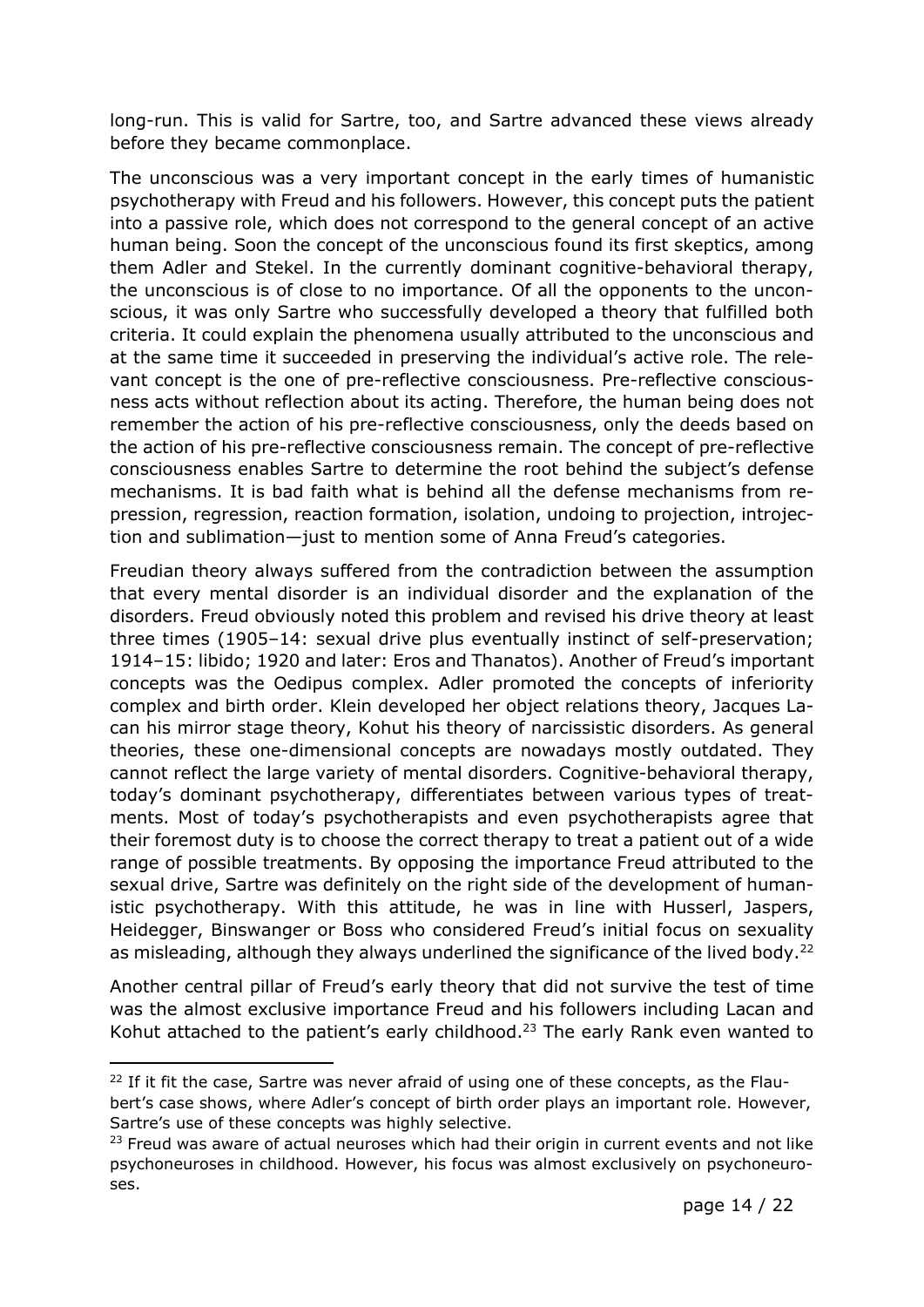go back to what he termed the trauma of birth. Here again Sartre proved to be right when he demonstrated e.g. in the *Flaubert* that the age around seven and later the age of puberty were more important than early childhood and that mental development and mental disorders have to be considered as life-long processes. Sartre shares this position with the later Rank, Jean Piaget, Erik Erikson, the American humanistic psychologists and again the cognitive-behavioral therapy.

Sartre's theory is not only at odds with several major points of Freudian theory, but there were also disputes among the other humanistic psychotherapists. Here again Sartre proved to be on the side of those who won these battles. There was a long fight going on between the representatives of humanistic psychotherapy about the degree to which mental disorders were somatically or mentally conditioned. The question concerned particularly psychoses. Freud as well as Jaspers and Kohut in the second half of the  $20<sup>th</sup>$  c. believed that psychoses were mainly somatically conditioned and therefore could not be treated by psychotherapy. However, already Eugen Bleuler and Jung opposed this view; Meyer and Harry Stack Sullivan shared their view later. For them, psychoses as well as neuroses had to be considered within the framework of teleological understanding and not (only) causal explanations.

This early antagonism of psychoses and neuroses has been slowly abandoned in the  $2^{nd}$  half of the  $20^{th}$  c., and both types of illnesses are now jointly considered as mental disorders. This is fully in line with Sartre's concept. Man is what he makes of what he has been made to. And this "what he has been made to" can refer to education and social conditioning as well as to biology and genes. In Sartre's theory, there is room for the explanation of acrophobia, which can be easily cured by psychotherapy, as well as of Alzheimer's disease, a clearly neurodegenerative disorder.

The early representatives of humanistic psychotherapy also believed in a clear distinction between what is mentally healthy and what is mentally ill. In this respect, there was no difference between Kraepelin and Jaspers. Only few of them, e.g. Bleuler, expressed doubts about the validity of this distinction.<sup>24</sup> Meanwhile it is common knowledge that there is no clear boundary between the mentally healthy and the mentally ill. For the antipsychiatrists, partly influenced by Sartre, drawing such a line was not only a futile exercise, but also a dangerous one, which leads to the exclusion instead of the inclusion of those with mental disorders from social life. Antonovosky with his salutogenesis even turned the whole concept of psychotherapy around by claiming that it is more important to focus on mental health than mental disorders.

 $24$  One of the few exceptions was Freud. Already in his early times, he denied there was a clear distinction between mental health and mental illness by treating dreams and neuroses alike. In his later work *Civilization and Its Discontents*, Freud wrote that neurosis is a technique of living like art or religion. Although Freud is to be blamed for much of the odd ideas with which early humanistic psychotherapy was connected. However, he was a truly innovative person. See e.g. also his treatment of homosexuality as inversion and not perversion.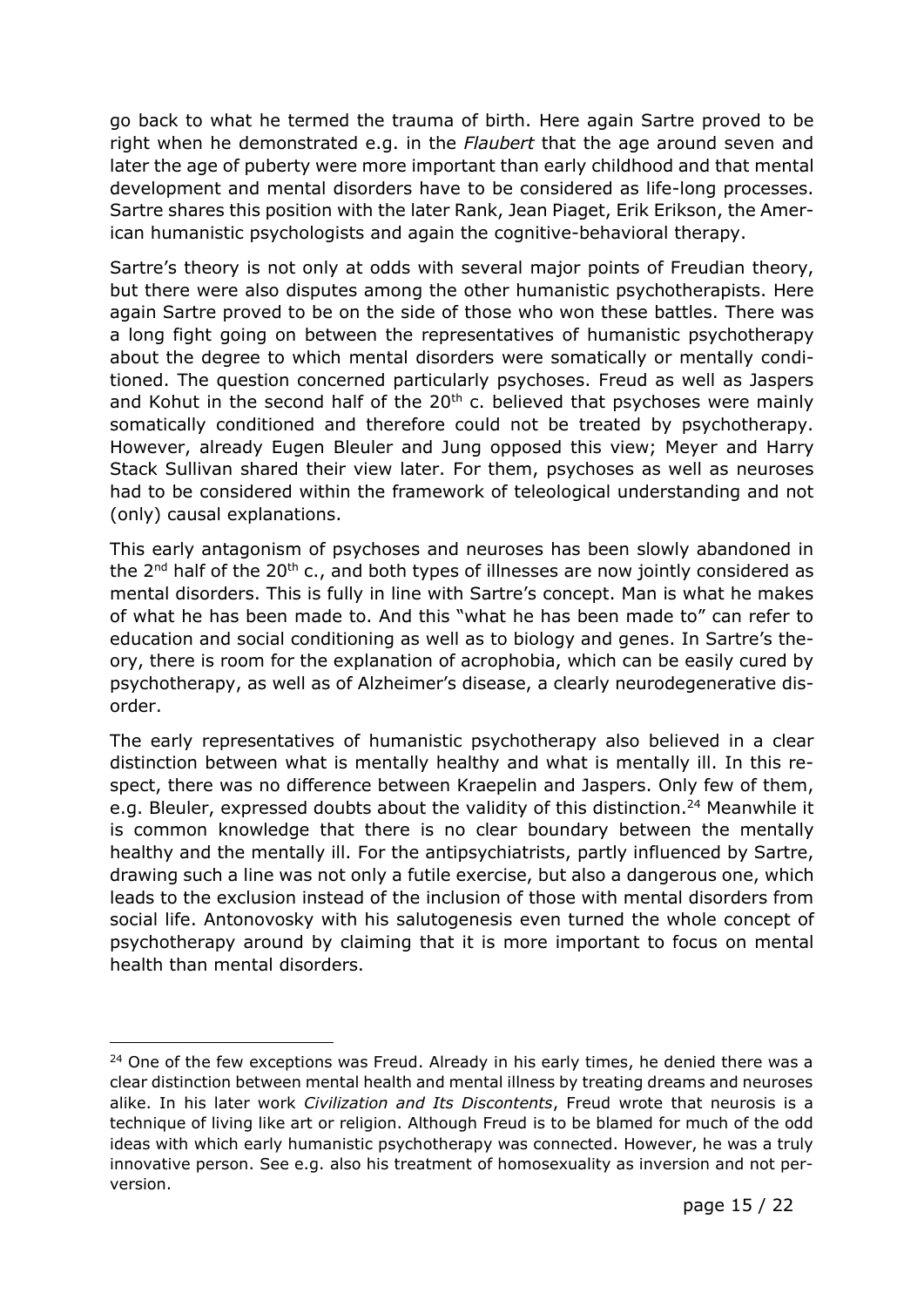This futile exercise of distinguishing the statuses of mental health and mental disorder was further eroded by the finding that the definition of mental disorders is socially and culturally conditioned. Glossolalia may be normal behavior in many parts of the United States, but is considered a sign of mental disorder in Europe. Persistent macho behavior may be normal in Latin America, but definitely not in Northern Europe.<sup>25</sup> There are "mental disorders" that are limited to certain geographical areas, so called culture-bound syndromes. Examples are koro, the disappearance of the penis, in China and other East/South East Asian countries, the resignation syndrome ("uppgivenhetssyndrom"), which induces a catatonic state, in Sweden, and "burn-out" in the German-speaking countries<sup>26</sup>. Already Jaspers mentioned some ideas that went into the direction of a social and cultural conditioning of which behavior is to be regarded as a mental disorder. Others followed Jaspers soon. Among them were Sartre's schoolmate Canguilhem in France and Reich, Fromm, Horney and Erving Goffman in the United States. With ethnopsychiatry (e.g. Arthur Kleinman), a completely new field was opened<sup>27</sup>. For Sartre, too, it was clear that psychoanalysis had to take into account the social and cultural conditioning of mental disorders. Most prominently, Sartre did this in his biography of Gustave Flaubert, when he analyzed the "objective mind".

Just to share major elements of a common pool of assumptions and to stand on the right side of development would not be enough to claim that Sartre's theory could form a general theory of humanistic psychotherapy. To justify this claim, special contributions Sartre's theory could make to such a general theory are required.

Such a first contribution can be seen in Sartre's theory of the relationship between mind and body. For the scientific approach, this relationship is not an issue, because everything is body. However, the representatives of humanistic psychotherapy had and still have big difficulties in dealing with this problem. In Freud's concept of id–ego–super-ego, it is not clear at all what is body and what is mind. Frankl on the other hand differentiated between body, mind and spirit, which renders the relationship between the mind-body problem as defined in philosophy even more complicated. For any theory of psychotherapy, it is an absolute must to explain this relationship between body and mind. Otherwise, psychosomatic effects cannot be sufficiently understood. I am of the opinion that Sartre's theory with its concept of the In-itself and the For-itself with an empty For-itself and the

 $25$  Another interesting example of social conditioning is the political abuse of psychiatry in the Soviet Union. The motives to put dissidents into a closed psychiatric hospital were clearly political. However, for the psychiatrists who were responsible for the treatment of these prisoners, their strange political *idées fixes* against the general beliefs of the "masses" was a clear sign of a mental disorder.

<sup>&</sup>lt;sup>26</sup> "Burn-out" is a currently widely diagnosed mental disorder in the German-speaking countries. It corresponds to what the American DSM-5 defines as a workplace-related minor depression. On the insistence of the German-speaking countries, burn-out was included in the international ICD-10, however not as a disorder, but only as a life-management difficulty.

 $27$  It was new at least for the humanistic approach. Kraepelin travelled to Indonesia for field research already in 1903/04.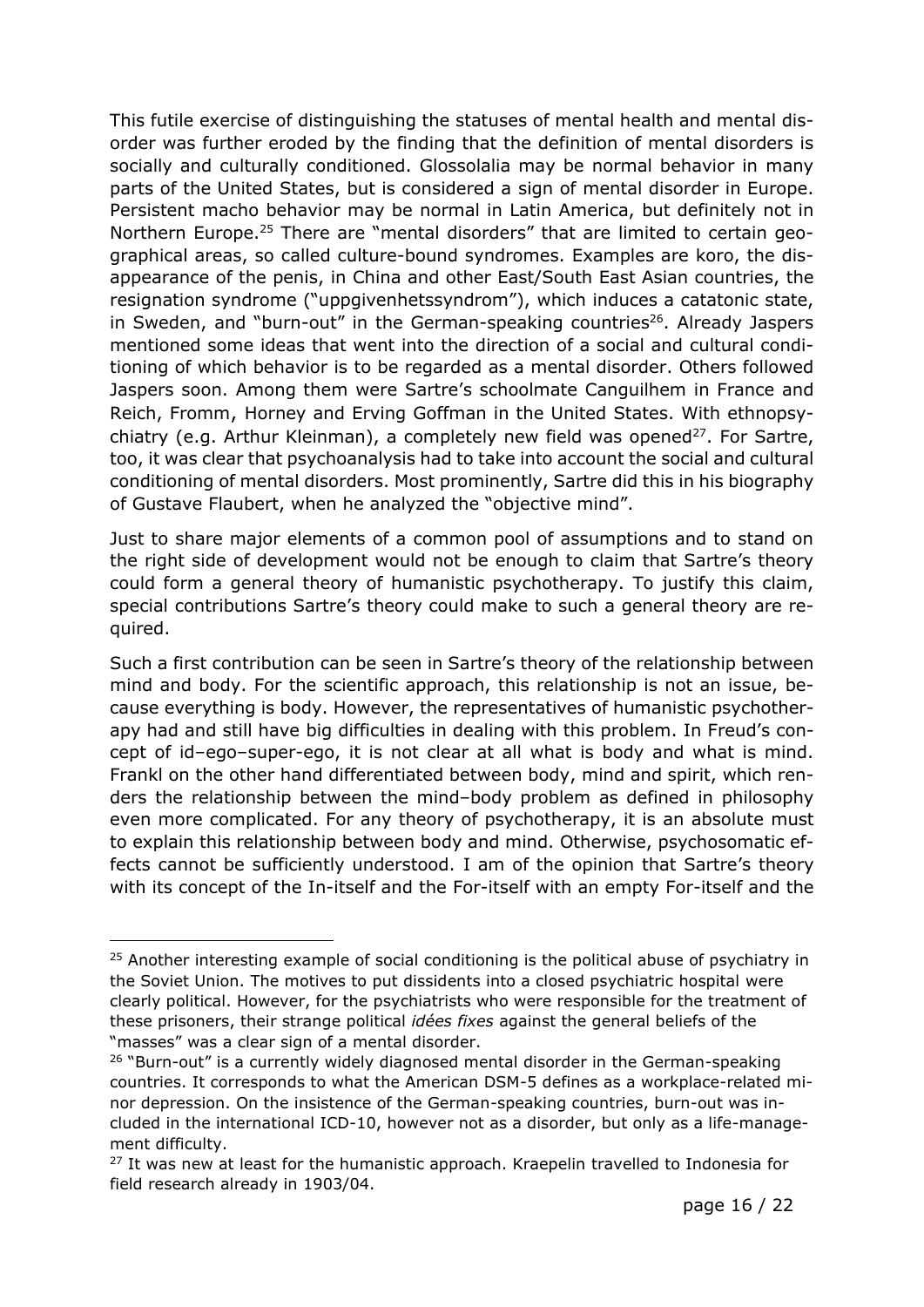differentiation of pre-reflective and reflective consciousness and the interdependence of body and consciousness<sup>28</sup> could serve as a basis for a general theory of humanistic psychotherapy. Although Jaspers, Binswanger and Boss<sup>29</sup> partly came close to what Sartre stipulated, a fully-fledged solution to the mind-body problem that is compatible with humanistic psychotherapy can only be found with Sartre.<sup>30</sup>

A second of Sartre's concepts that could become a central pillar of a general theory is his one of fundamental choice<sup>31</sup>. Actually, several strands of humanistic psychotherapy work with similar concepts. Adler wrote about "life-plan" and "lifestyle", Binswanger about "world-design", Frankl about "meaning of life". Antonovsky developed this further into a "sense of coherence". In transactional analysis, "scripts" are of importance. The 3rd generation of cognitive-behavioral therapy, e.g. Jeffrey E. Young (1990), influenced by Gestalt therapy and Jean Piaget, writes about "schema therapy". And a precursor on a philosophical level was Kant with his concept of the intelligible character. However, it was only Sartre who developed a concept of fundamental choice as a discretionary, non-rational decision into a central pillar of a psychological theory.

For Sartre, the individual does not have direct knowledge of his fundamental choice. What he actually chose can be learnt only by analyzing his actions. Since fundamental choice is not a rational decision, it is—not surprisingly—not necessarily free from contradictions. One's fundamental choice is not taken once and forever. Sartre completely opposes any assumption of a character behind an individual's actions. Therefore the individual has to confirm or can revoke his fundamental choice with each of his actions. Not surprisingly, the notion of conversion was a very central one in his *Notebooks for an Ethics*, although Sartre gave up this project around 1948 and later called this—his first—ethics, which he developed between 1944 and 1950 as hopelessly idealistic. Sartre continued to believe in the possibility of the change of one's fundamental project at any time. Although the chances of such a change are statistically reduced the older the individual, the opportunity of such a change remains, as psychotherapy and forensic psychiatry prove.

The importance of the concept of choice cannot be overestimated. Freud and all the psychoanalytic theories after him cannot explain why certain individuals choose sublimation while others go for repression or perversion as a mode to deal with the drives in the id. Only a completely deterministic model that does not recognize the individual's freedom can offer an alternative model. However, the implicit assumption of a possible change of an individual's behavior by psychotherapy cries

<sup>28</sup> Sartre's understanding of body was always one of *lived body* (in French: *corps propre*; in German: *Leib*) and not just *body* (in French: *corps*; in German: *Körper*).

<sup>&</sup>lt;sup>29</sup> Jaspers and Boss treated body and soul as unity. Binswanger insisted that man does not only have a body, but that he is the body.

<sup>&</sup>lt;sup>30</sup> Cf. the proximity between Sartre and Gendlin, whose Focusing-oriented psychotherapy emphasized the parallelism between mental processes and body ("felt sense").

<sup>31</sup> Sartre uses different expressions for fundamental choice. Instead of *choice* he may use *project*, instead of *fundamental original* or *initial*. These different words do not reflect differences in meaning, but only the difficulties—not only—Sartre had in translating Heidegger's expression of *Entwurf*.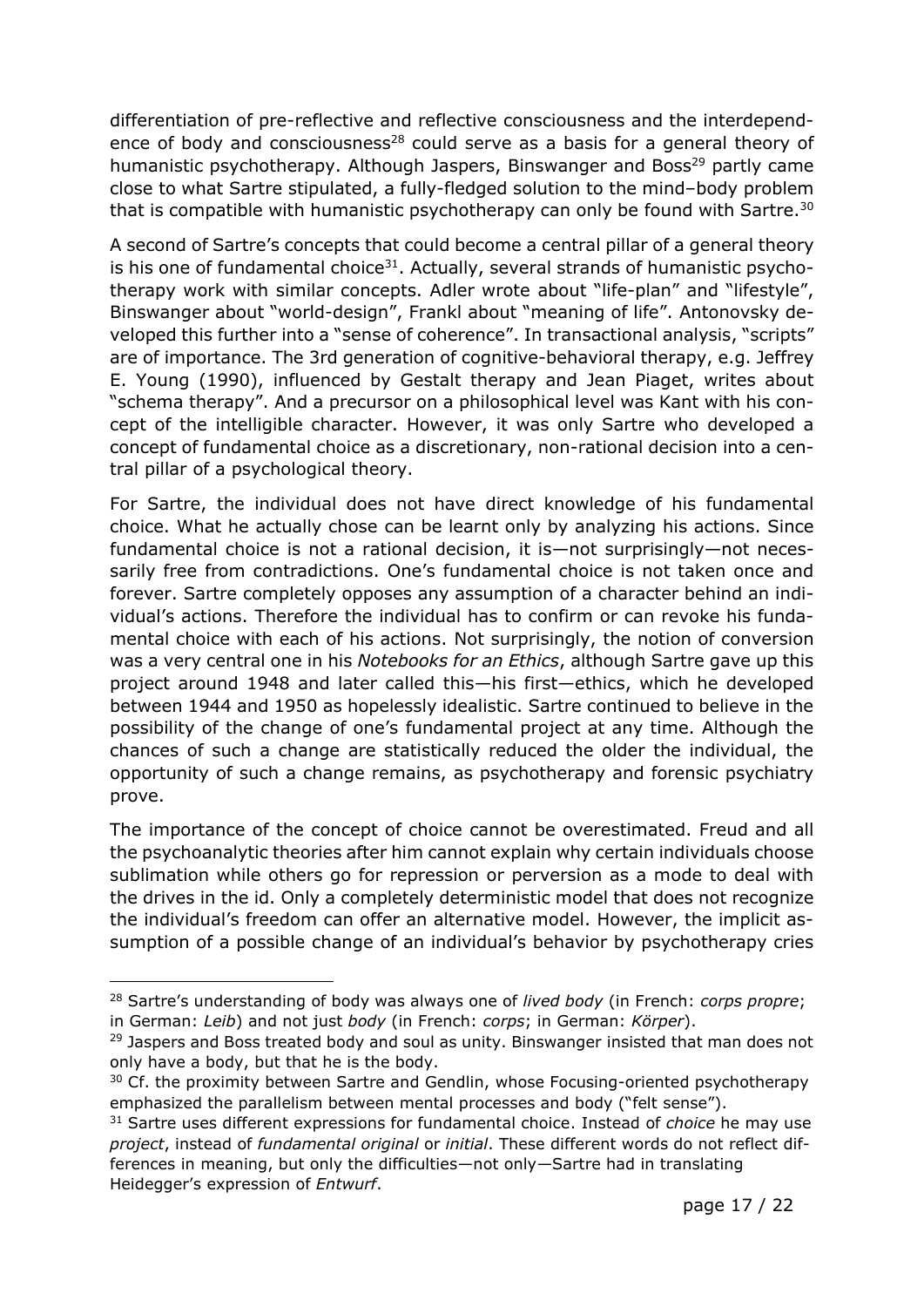for an explanation of an individual choice. And the best explanation is the assumption of a fundamental choice.

A further third contribution Sartre's theory could make to a general theory of humanistic psychotherapy concerns ethics. If the individual is actively choosing his mental status, this choice is by its nature subject to moral judgment. This confronts humanistic psychotherapy with a serious problem of ethical theory. The question is the one for a criterion that allows differentiating values leading to healthy behavior from values leading to mental disorders.

Homosexuality is a good example in this regard. If somebody is a homosexual because of his genes, his brain or his hormones, nobody can blame him for being a homosexual. Not astonishingly, many gay liberation movements supported and are still supporting such claims $32$ . However, if homosexuality is the result of an individual choice, homosexuality becomes subject to moral judgments. Not surprisingly, many—particularly early—representatives of humanistic psychotherapy, e.g. Jaspers, Adler, von Gebsattel, Boss, considered homosexuality as a mental disorder. The American Psychiatric Association removed homosexuality from their list of mental disorders, the DSM, only in 1973. The range of those who promoted (heterosexual) love as a value against aggression comprises psychotherapists like Binswanger, Frankl, Rogers, Fromm and Boss.

The reasons for the choice of positive values like heterosexual love obviously partly rooted in traditional, religious convictions. Some tried to develop these traditional values into a direction more in line with a modern understanding of the human being. The most important concept is Maslow's hierarchy of needs of physiological needs (including needs for food, clothing and sexuality), safety, love/belonging, esteem and self-actualization<sup>33</sup>. Others followed a more theoretical approach and assumed the existence of a realm of objective values as Max Scheler and Nicolai Hartmann had conceived it. However, all these positions do not really fit with ideas

<sup>&</sup>lt;sup>32</sup> Already early proponents of gay liberation such as Karl Heinrich Ulrichs, Karl Maria Kertbeny, Richard von Krafft-Ebing and Magnus Hirschfeld tried to argue in favor of homosexuals by using biological arguments. Among those who opposed Hirschfeld's biological arguments was Freud. Once more Freud's position combined aspects of the scientific and the humanistic approach in this regard. On the one hand, his idea of an originally polymorphous perverse sexuality connected him with the scientific approach. On the other hand, his conception of a mature person who has developed his original sexuality into a heterosexual genital direction proved him to be a true representative of the original humanistic approach. That Freud's position was indeed one of a compromise is best shown by the fact that he classified homosexuality not as a perversion, but as an inversion. However Freud always had difficulty to accept homosexual behavior as normal behavior, not to mention a concept of innate bisexuality like his former collaborator Wilhelm Fliess advocated it. <sup>33</sup> There exists a parallel between Maslow's highest value of self-actualization and Sartre's ethics of authenticity. Both stand in the old tradition of Greek Γνῶθι σεαυτόν ("Know yourself") and Kant's definition of Enlightenment as "man's emergence from his self-incurred immaturity". However, Sartre gave up his ethics authenticity around 1950 and returned to his original moral relativism according to which the need for self-actualization does not necessarily stands above sexual needs.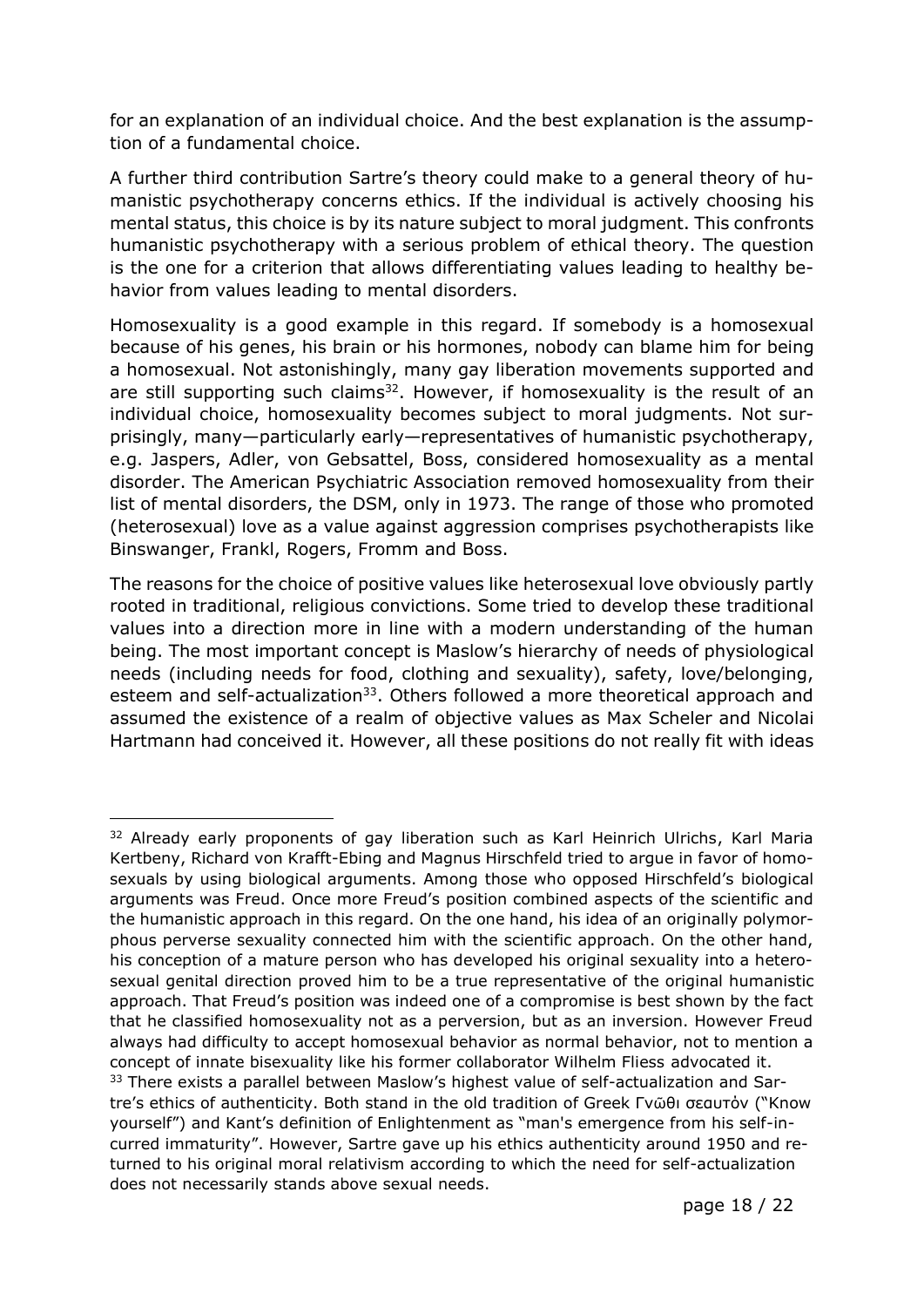of socially and culturally conditioned notions of mental disorders, with the role of the individual and the concept that mental disorders are individual disorders.

Sartre's meta-ethics offers here a way out. Two of the central pillars of his metaethics are his anthropological value-ethics and his discourse ethics<sup>34</sup>. With anthropological value-ethics is meant that according to Sartre, all values are invented by human beings. This is not valid only for the values that are currently chosen, but also for values inherited as practico-inert, e.g. the Ten Commandments or the human rights, or as hexis (habitus). There is no criterion to judge whether the choice of a value is right or wrong. Man may choose himself as a schizophrenic, a homosexual, a Nazi or as the normal, average citizen John Doe. To judge form his biographies, Sartre presents the homosexual and thief Genet as "more normal" than Baudelaire or Flaubert. There is no objective criterion to judge the moral correctness of either choice. By discourse ethics is meant that whatever the choice is, man is responsible for his choice and has to account for it in front of the Other. Sartre's relativistic—many, particularly his adversaries, called it nihilistic—concept of the individual free to choose his values (see *The Flies*) is tempered by the duty to assume responsibility for one's choice (see *No Exit*).

Sartre's theory finally solves the last riddle of humanistic psychotherapy: how can we justify treating somebody who is considered to be mentally ill against his will? Holzhey-Kunz refers to this question by differentiating between illness and suffering. Not everybody who is ill suffers and not necessarily everybody who suffers is ill. The relationship between illness and suffering is a protracted one. This Gordian knot can only be untied by using the sword of Sartrean ethics. It is up to the Other to decide whether he wants to be involved in curing the person with mental disorders. And he has to assume responsibility for his choice first in front of the person treated, but also in front of third persons who may and should question him.

With these three elements of Sartre's theory, his solution to the mind-body problem, his concept of fundamental choice and his meta-ethics, Sartre's theory offers solutions to some of the most critical theoretical problems of humanistic psychotherapy. With these three elements, Sartre's theory shows that it has the potential to become if not "the", then at least "a" general theory of humanistic psychotherapy.

### **Persons**

| Adler, Alfred (1870-1937, A/USA) 4, 7, 11, 13, 15-16, 19-20, 23-24 |  |
|--------------------------------------------------------------------|--|
|                                                                    |  |
|                                                                    |  |
| Antonovsky, Aaron (1923-1994, USA/Israel)11, 16, 21, 23            |  |
|                                                                    |  |

 $34$  The third one is that his ethics is a situational ethics.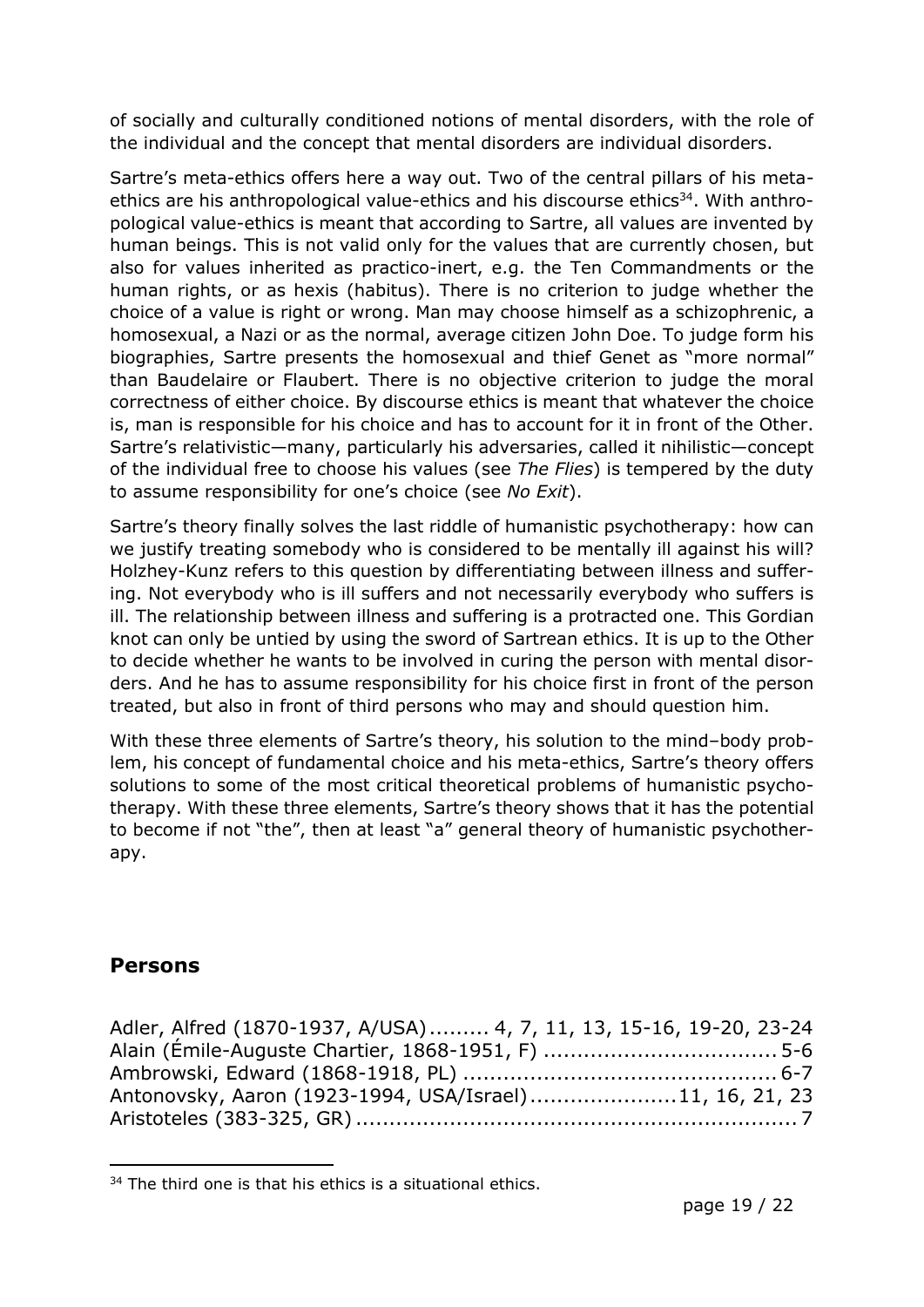| Binswanger, Ludwig (1881-1966, CH)  11, 14-17, 20, 23-24    |  |  |  |
|-------------------------------------------------------------|--|--|--|
|                                                             |  |  |  |
|                                                             |  |  |  |
|                                                             |  |  |  |
|                                                             |  |  |  |
|                                                             |  |  |  |
|                                                             |  |  |  |
| Buber, Martin (1878-1965, Ukraine/A/D/Israel) 18            |  |  |  |
|                                                             |  |  |  |
|                                                             |  |  |  |
|                                                             |  |  |  |
|                                                             |  |  |  |
|                                                             |  |  |  |
|                                                             |  |  |  |
|                                                             |  |  |  |
|                                                             |  |  |  |
|                                                             |  |  |  |
|                                                             |  |  |  |
|                                                             |  |  |  |
|                                                             |  |  |  |
|                                                             |  |  |  |
|                                                             |  |  |  |
|                                                             |  |  |  |
|                                                             |  |  |  |
|                                                             |  |  |  |
| Frankl, Viktor (1905-97, A/USA) 11, 15-16, 18, 22-23, 25    |  |  |  |
|                                                             |  |  |  |
| Freud, Sigmund (1856-1939, A/UK)  3, 6-7, 9, 11, 13-22, 24  |  |  |  |
| Fromm, Erich (1900-1980, D/USA)  11, 13-15, 22, 25          |  |  |  |
| Gebsattel, Viktor Emil von (1883-1976, D) 11, 14, 24        |  |  |  |
|                                                             |  |  |  |
|                                                             |  |  |  |
|                                                             |  |  |  |
|                                                             |  |  |  |
|                                                             |  |  |  |
|                                                             |  |  |  |
|                                                             |  |  |  |
|                                                             |  |  |  |
| Heidegger, Martin (1889-1976, D) 1, 6, 8, 11, 14-15, 20, 23 |  |  |  |
|                                                             |  |  |  |
|                                                             |  |  |  |
|                                                             |  |  |  |
|                                                             |  |  |  |

page 20 / 22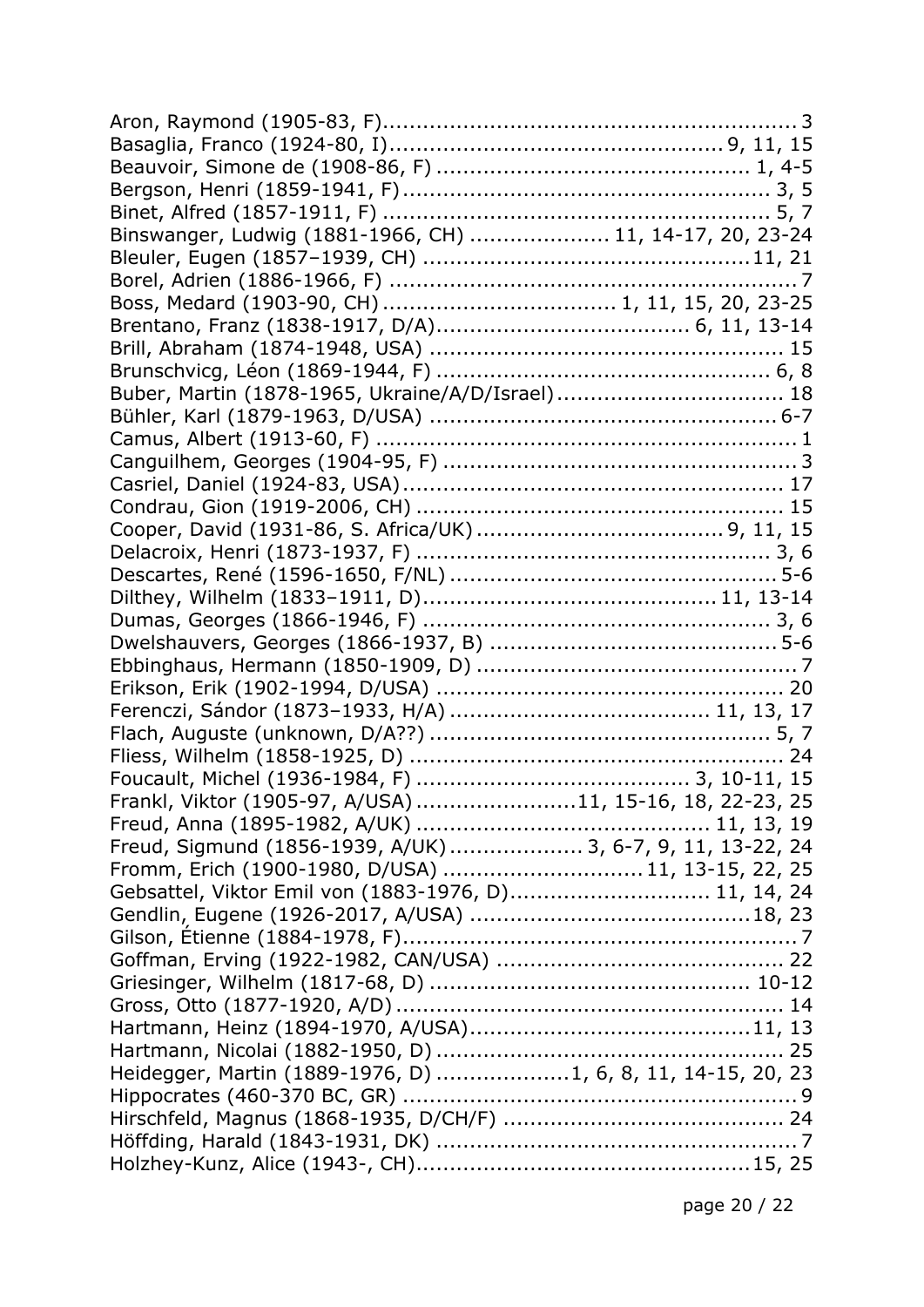| Horney, Karen (1885-1952, D/USA) 11, 13-15, 22                      |  |
|---------------------------------------------------------------------|--|
|                                                                     |  |
| Husserl, Edmund (1859-1938, CZ/A/D)  5, 11, 13-14, 17, 20           |  |
|                                                                     |  |
|                                                                     |  |
|                                                                     |  |
| Jaspers, Karl (1883-1969, D/CH)  1, 3-4, 7, 9, 11, 13-14, 16, 20-24 |  |
|                                                                     |  |
|                                                                     |  |
|                                                                     |  |
|                                                                     |  |
|                                                                     |  |
|                                                                     |  |
|                                                                     |  |
|                                                                     |  |
|                                                                     |  |
|                                                                     |  |
|                                                                     |  |
|                                                                     |  |
|                                                                     |  |
|                                                                     |  |
|                                                                     |  |
|                                                                     |  |
|                                                                     |  |
|                                                                     |  |
|                                                                     |  |
|                                                                     |  |
|                                                                     |  |
|                                                                     |  |
|                                                                     |  |
|                                                                     |  |
|                                                                     |  |
|                                                                     |  |
| Moreno, Jacob Levy (1889-1974, A/USA) 11, 13, 17                    |  |
|                                                                     |  |
|                                                                     |  |
|                                                                     |  |
|                                                                     |  |
|                                                                     |  |
|                                                                     |  |
|                                                                     |  |
|                                                                     |  |
|                                                                     |  |
|                                                                     |  |
| Reich, Wilhelm (1897-1957, Ukraine/A/D/USA)  11, 13-15, 22          |  |
|                                                                     |  |

page 21 / 22